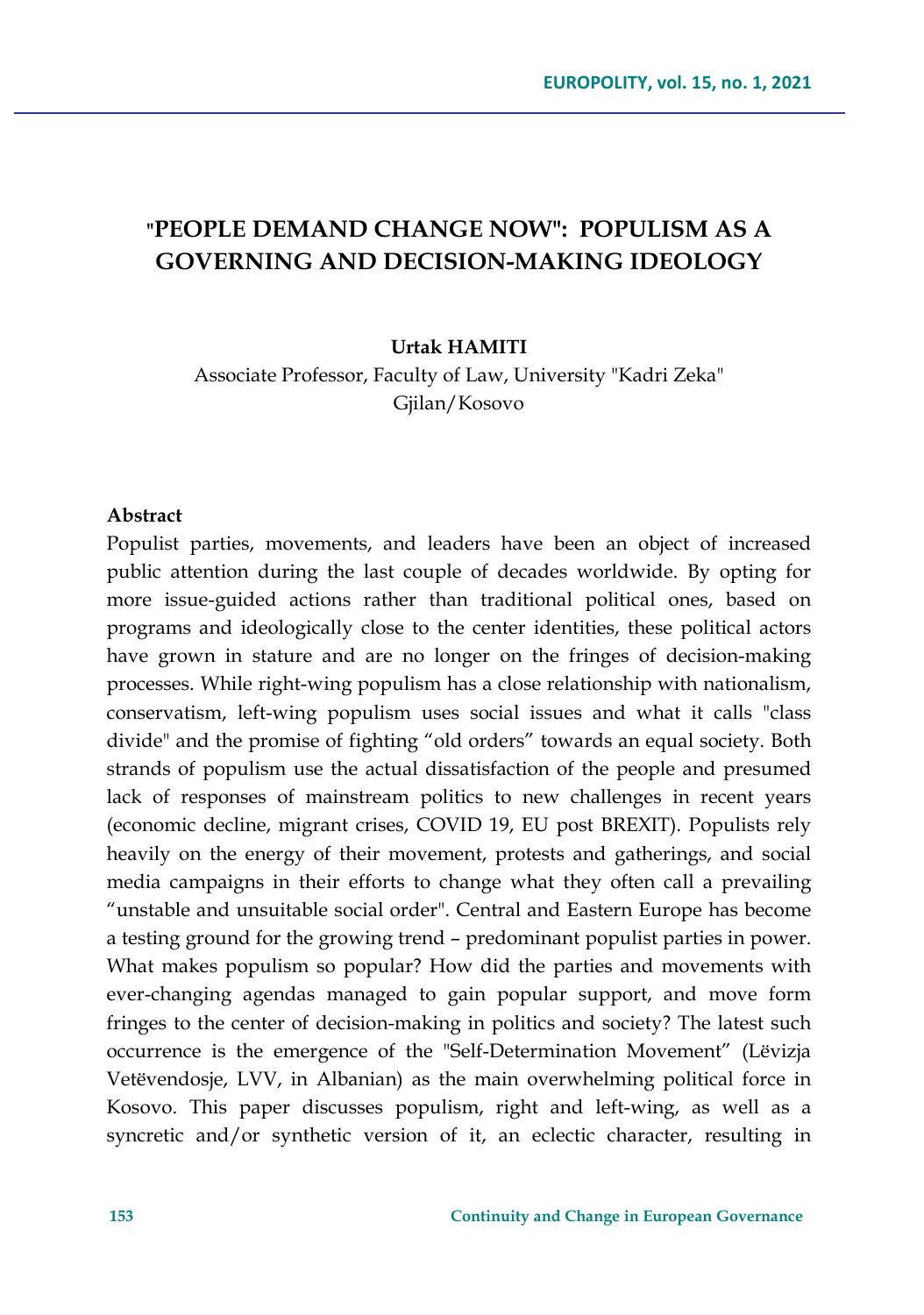potential to influence decision-making processes, and in the case of Self-Determination (LVV) and Kosovo specifically how a political party, created initially as a social and nationalist movement managed to gain over 50% of the vote by using both right and left-wing agendas and transforming its political positions to suit the ultimate goal - political power.

#### **Keywords**

Ideological transformation; Kosovo; populism; self-determination.

### **1. INTRODUCTION**

Populism has been on the rise in the past couple of decades in Western Europe, North America, Latin America, Central and Eastern Europe, and Russia. The study of populism - focusing on its roots, causes, appearances, demonstration, discourse, etc. - has been vast so far and mainly focused on the areas mentioned. The rise of populism has been noted in South-Eastern Europe and has been embraced by political parties and actors in this area as well. However, fewer studies are focusing on countries of this politically quite volatile area. This paper aims to focus on populism as a general concept of decision-making among political actors, dwell on the elements and differences that define what is commonly known as "right" or "left" wing populism, as well as focus on populism in South-Eastern Europe by trying to answer whether it is applied as a strategy or an ideology, or both. Finally, this paper focuses on populism in Kosovo, where the party in power, the Self-Determination Movement (Lëvizja Vetëvendosje, LVV), has since its creation, skilfully and intentionally, used populist methods and rhetoric, from both right and left-wing agendas, to create a narrative in the country that its leader Albin Kurti and the LVV movement are the new future of Kosovo, the sole opponents of 'widespread crime and corruption in the country" (the elite) )and protectors of Kosovo and its statehood. Kurti and the LVV have branded all opposing political parties as 'the old regime' (sometimes 'the old guard") also publically using terms as "criminals' and "traitors" for their leaders. The LVV has used a populist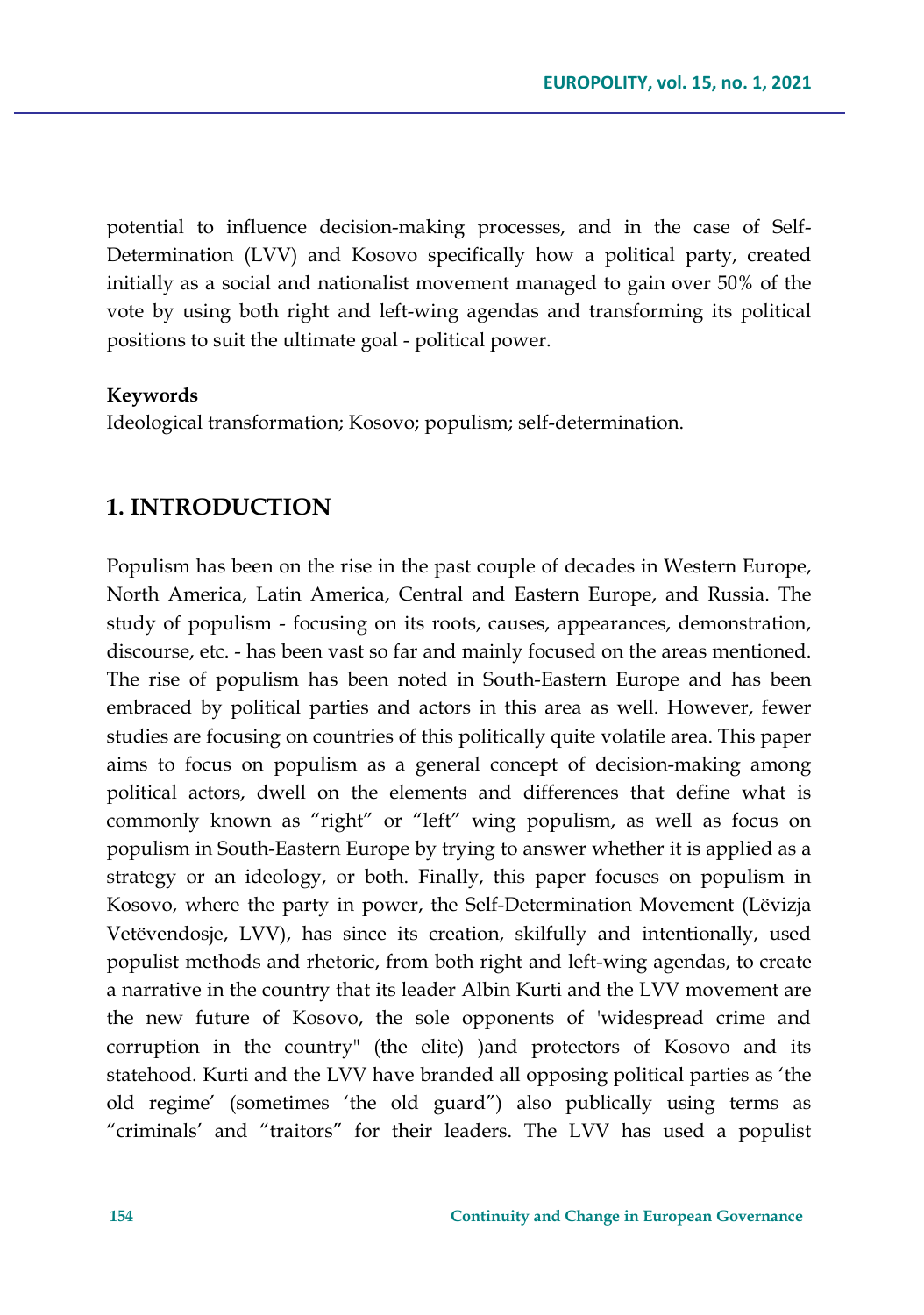discourse and methods focusing on opposing the international efforts and international institutions in Kosovo initially – especially before the declaration of Kosovo's independence in 2008 – and eventually the Kosovar institutions, opposing Kosovo's political establishment and institutions, blasting them as corrupt and clientelistic, opposing Kosovo's statehood by openly promoting the idea of unification of Kosovo with the Republic of Albania as the final goal of the LVV. In fact, the cause of unification was launched after Kosovo's declaration of independence. The LVV has continuously opposed processes and institutions in Kosovo by applying populism that embraces both right and leftist ideologies to reach power. Openly or covertly, it has cooperated with other political parties while at the same continuing with efforts to discredit them as "old guard" or "others", as enemies of the people of Kosovo. The article aims to elucidate a model of populism used by the LVV that that has commonalities between right and left political stances, that opposes and negates past and current political developments and purports to fight for the will of the people to justify its ultimate power-one-party rule. The paper is divided into several chapters that cover an overview of populism, its manifestation, and implementation, the use of right and left-wing ideas, agendas in the course of creating a political message appealing to popular masses. The focus is on this form of populism that is "fuzzy on the left-right spectrum", Ivaldi's phrase (2017: 357) that encompasses different ideological stances, from the right to the left spectrum, from nationalism to social equality, projecting the future by contesting the historical development, which is applied by the LVV in a bid to shape (the LVV's mantra is of 'transformation') and govern Kosovo's political, economic, social, and institutional sphere. The LVV has adopted recently an eclectic version of populism – with common features from both the right and the left in the ideaological spectrum (Roodujin and Akkerman 2017) although initially a left-leaning organization - as this paper will demonstrate.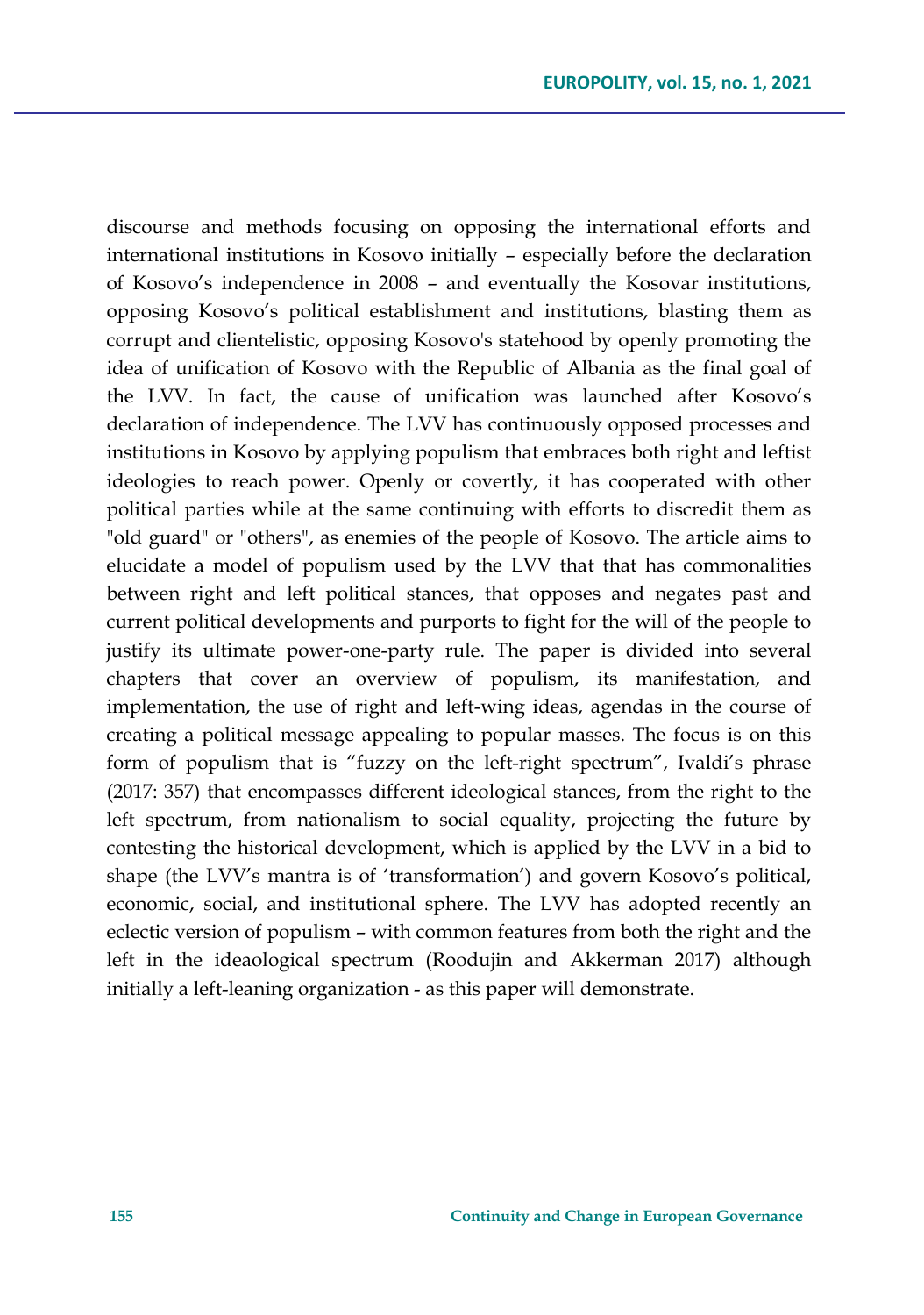### **2. POPULISM DEFINED**

What is populism today and how to define it appropriately? In the past decades, there have been plenty of contributions and discussions on the matter and views on populism. Margaret Canovan (Populism 1981) discusses seven different types of populism divided into two categories; farmers' populism and political populism. In the category of the 'farmers populism,' Canovan includes farmers radicalism (example People's Party in the US), farmers movements in Eastern Europe, and intellectual agrarian socialism (Narodniki Russia), while the category of 'political populism' includes populist dictatorships (Peron in Argentina), populist democracy (proponents of the referendum and direct participation), reactionary populism (George Wallace in the US), and politicians populism (creation of broad non-ideological coalitions that refer themselves to the "people"). Canovan specifically focuses on the discussion of what constitutes "the people" and how this is influenced by populist discourses emphasizing the link between 'appealing to the people and being 'anti-elitist as key elements of all populist movements. Populism, according to Canovan, is best seen as an appeal to "the people" against both the established structure of power and the dominant ideas and values of the society (Canovan 1999). The mobilization of "the people" by the populists is conducted through a discourse directed against existing power structures. In this discourse, existing elites question the authority of the people and populists are able to utilize a new form of politics that brings back popular sovereignty. The division of society between two homogenous and antagonistic groups - "the pure people" and "the corrupt elite"- is the focus of the ideology of populism which states that politics should be an expression of *volonté general* (general will) of the people (Mudde and Kaltwasser, 2016 p.6). Populism is anti-elitist and anti-pluralistic as well, since, according to claims of the populists, only they represent the people and only they have the moral right to do so (Muller 2016,38). Two consequences result from such a position. First of all, according to such a stance, only those who vote for populists are indeed "the real people", the pure, uncorrupt people; consequently, all those who oppose them do not belong to the pure people. Secondly, such a stance questions the legitimacy of political opponents (Muller 2016, 44). Regarding "the people"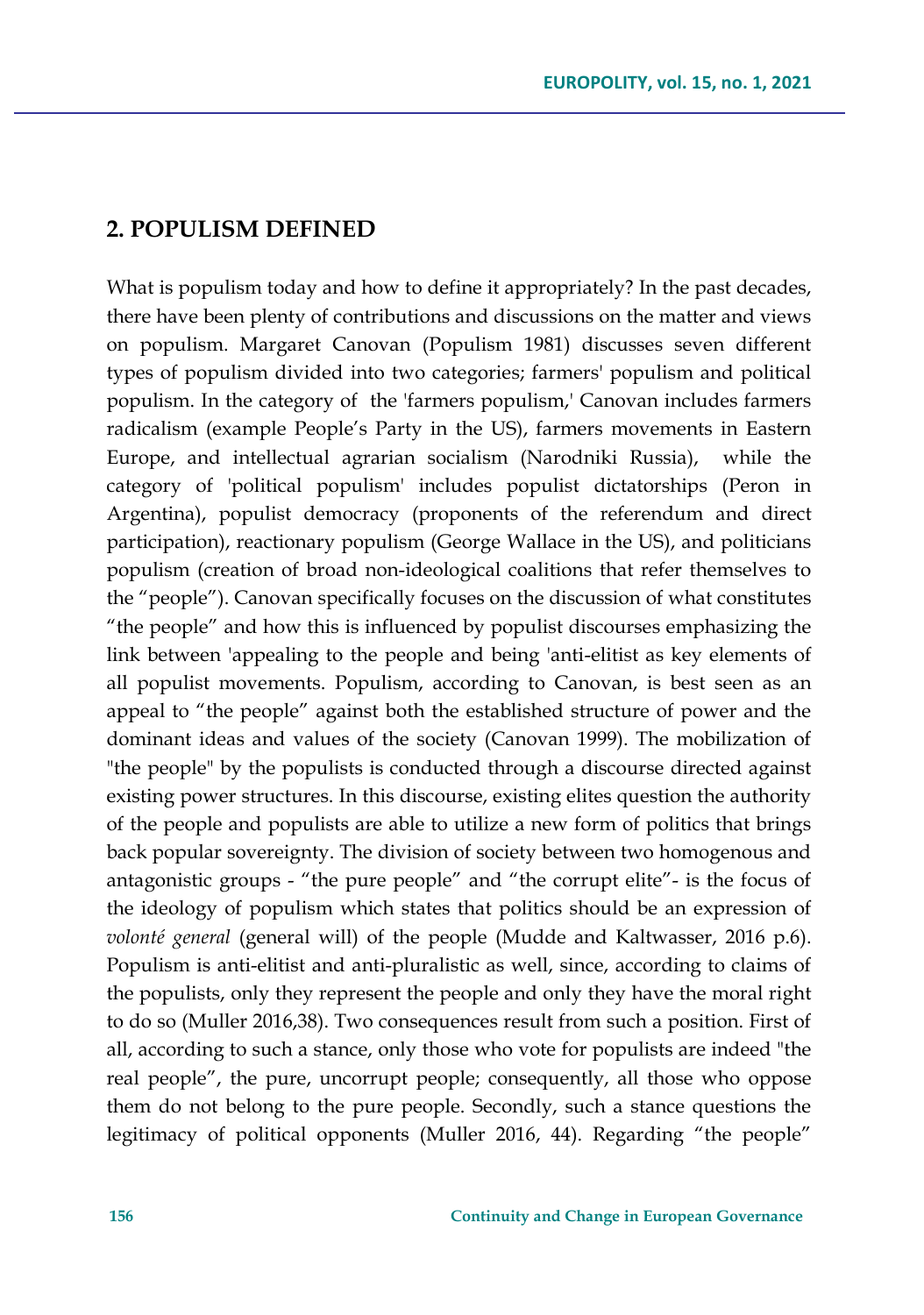there are further two descriptions in terms of social status (class, income, etc) and ethnic and/or cultural background. Populism thus is created away from the elites and closer to the 'underdog' (the masses) and the difference is created between left-wing, centrist, and right-wing populism (De Cleen 2017). For instance, left-wing parties such as Syriza in Greece, Podemos in Spain, and similar parties in Latin America emphasize the social dimension of the political conflict: pitting the poor against the rich, lower classes against the higher class. Right-wing parties are historically linked with ethnic and cultural distinctions. Centrist parties borrow positions from both sides, like the LVV in Kosovo, that has a leftist position regarding the poor while harboring an anti-Serbian position and, until very lately, a pronounced pro-unification with Albania nationalist stance. It is worth recalling that Albania and present-day Kosovo acted as a unified country only once in history so far (briefly during WWII) as a country allied to the Axis Alliance. The "borrowing" of ideas/positions that populists so freely use brings forward the thin nature of populism as a possible ideology. Mudde describes populism as a "thin "ideology at best since compared to "full" and "complete" ideologies (fascism, liberalism, socialism) "thin" ideologies such as populism have limited morphology that often combines with or is assimilated fully into other ideologies. Furthermore, populism is almost always linked to other political projects that are appealing to public opinion. (Mudde and Rovira Kaltwasser 2017). The problems of such "thin" populism are basic: Should one appeal and subject itself to the "people"? Are political lies ('promises') part of freedom of speech? But there are also practical ones: once they come to power, so-called populists, right or left (Orban, Chavez, Erdogan, Trump), often betray their rhetoric, create their own elite, and introduce elements of an authoritarian rule against pluralism (Muller 2016). Paul Taggart finds several key features of populism. According to him hostility towards internal and external establishments always characterizes populism (Taggart 2000). Secondly, the connection between "the people" and a heartland, or an idealized place for the people, is essential. Taggart further emphasizes the importance of the vagueness of populism and its lack of core values as its advantages when creating a clientelistic network of various interest groups within one organization. Furthermore, Taggart explains that populisms are characterized by an appeal to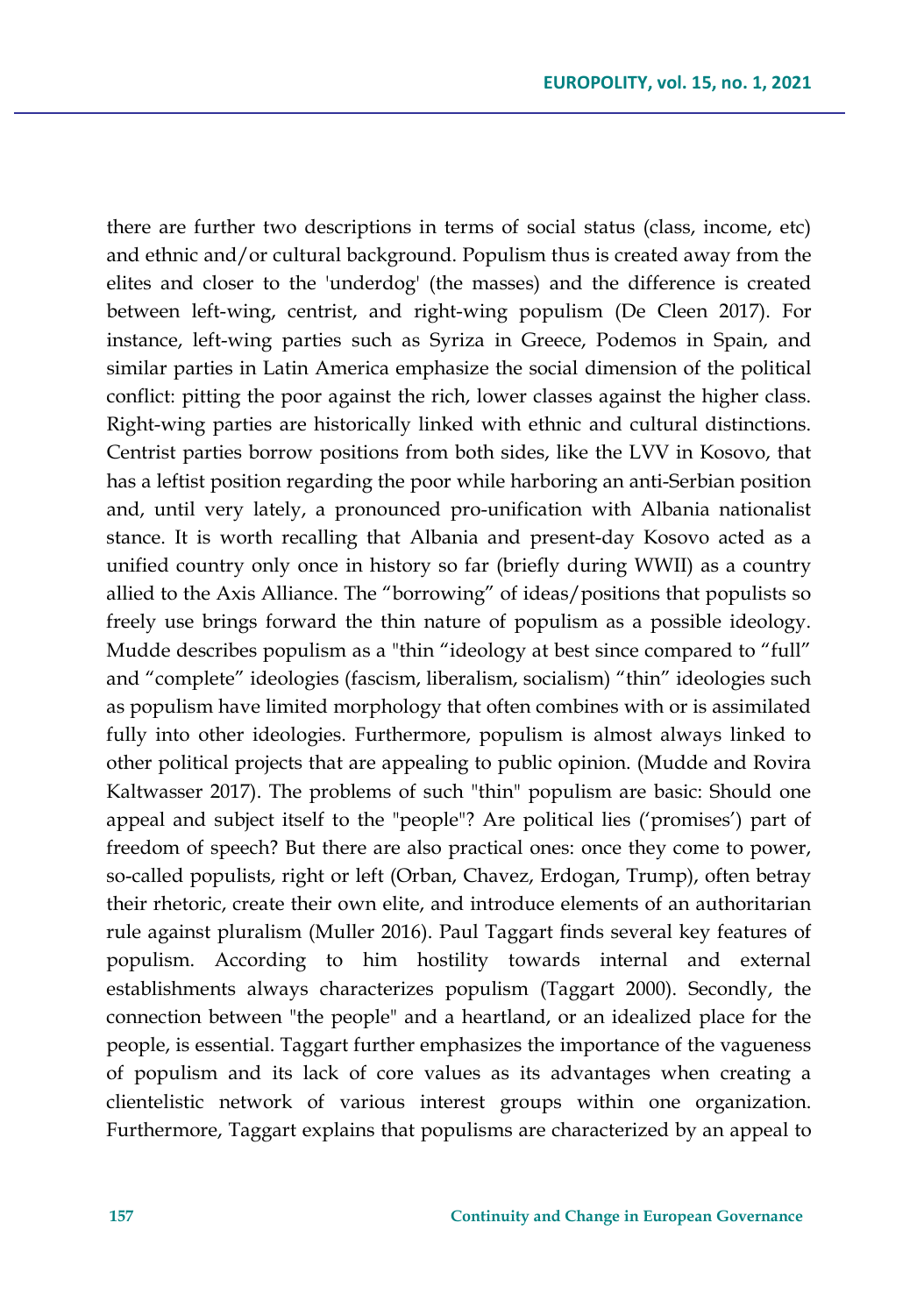a sense of urgency. These crises can be economic, as in Latin America, or identity crises, as in Western Europe with lack of belief in institutions and, for example, reaction towards immigration or recently with the response to COVID 19. Such crises often create an atmosphere of disbelief and loss of faith in governmental institutions or existing political establishments. Another key feature is political leadership in populism in which a leader uses the crises and conditions to steer the people to support populist discourses. Finally, the key feature of populism is its chameleonic nature to adapt to ever-changing situations. This feature and the anti-elitist drive are often regarded as the characteristics that allow populism to exceed the traditional 'right'/'left' divide. Ethnocentrism is typical for right-wing populism and egalitarianism typical for left-wing populism, while anti-elitism combines these two elements and suggests that populism can be both right and left at the same time. (Stanley 2008). When viewed as such, in terms of combinations of elements within a populist ideology, there are different forms of populism. Zaslove mentions three: radical right-wing populism, center-right populism, and left-wing populism (Zaslove 2008). The most commonly mentioned populism in contemporary scholarship is right-wing populism. It is characterized by antielitism, ethnocentrism or nativism, anticorruption orientation, anti-immigration stance, and economic egalitarianism (Ivarsflaten 2008, Mudde 2004 Rooduijn 2014). Also, contemporary scholarship recognizes several clusters of positions, or populist attributes, as key elements of modern populism that combined with the thin ideology core create concrete manifestations of populist ideology such as the anti-elitist orientation (Akkerman 2013, Pauwels 2010, Todosijevic 2020) and anti-minority orientation (Ivarsflaten 2008, Vand den Burg, Febema 2007). Regarding the economy, populists promote different forms of economic egalitarianism, especially the left-wing populism and also among representatives of right-wing populism (Derks 2006, Pawuels 2010) often manifested as policies for the people, like the PIS party in Poland. In the context of the European Union, the most prominent element of populists in their programs and stances is opposition to further enlargement of the Union, or in the case of Great Britain leaving the Union. These stances are often close to radical left-wing stances of anti-capitalism and anti-globalism. However, these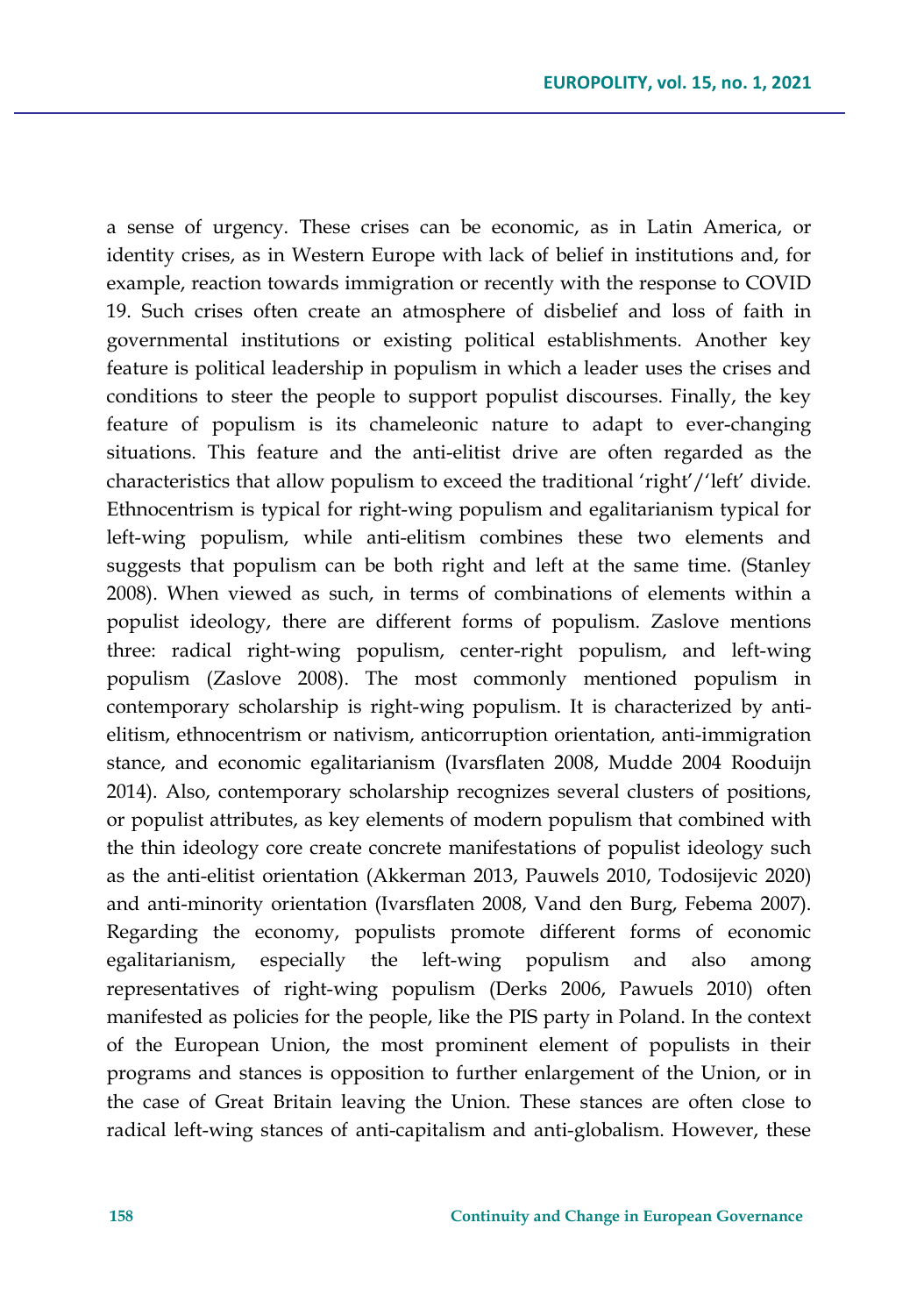are some of the very broad characteristics of populist positions of political parties from the right, center, or the left, while further research on the positions of the citizens, the populous, is required to draw more thorough conclusions. Rooduijn in its latest research (featuring 15 populist parties in Europe) concludes that voters of populist parties in Europe do not share the same characteristics or identifying features. Since the rise of populism has been noted mostly in the past two decades, in the US and Europe, there is no sufficient research done so far to profile typical populist voters in these two continents. What researchers to some extent agree with are the reasons for such a rise of populism in Western democracies. This is explained by changes in democracies in the US and Europe following the end of the Cold War and stepping into postindustrial society (Mudde 2004). After the first wave of enthusiasm and the belief that with the prevalence of liberal democracy "end of history" is achieved and subsequently economic growth will continue, or at worst it will be stable. However, this has not quite materialized, as the 2008 World economic crisis was triggered by events in the US. Hence, the society faced not only possible opposing systems to democracy but democracy itself which brought the process of demystification of governing elites and political parties. Political parties no longer function as groups that serve to promote political ideas and interests but are more inclined toward the corporation style of operations between election cycles. This has resulted in something that can be branded as "governance", which is unknown as shapeless (something that governs us), rather than "government" that is accountable and identifiable as the responsible party (Dahrendorf 2003). Hence populism can no longer be viewed as criticism toward established governing political elites but perhaps as a neoliberal democratic answer to undemocratic elements of liberalism itself (Muller 2016). The rise of populism is not only a result of socio-economic, political, or structural changes or to be viewed as a conflict of different ideologies or points of view. It should also take into account the actual increase of political awareness of the citizens with the increase of communication and the media. The citizens not only expect more from politicians but feel more competent to judge what a certain politician can achieve even before his/her mandate is over (Mudde 2004). A higher level of education is important but is not the most necessary condition to understand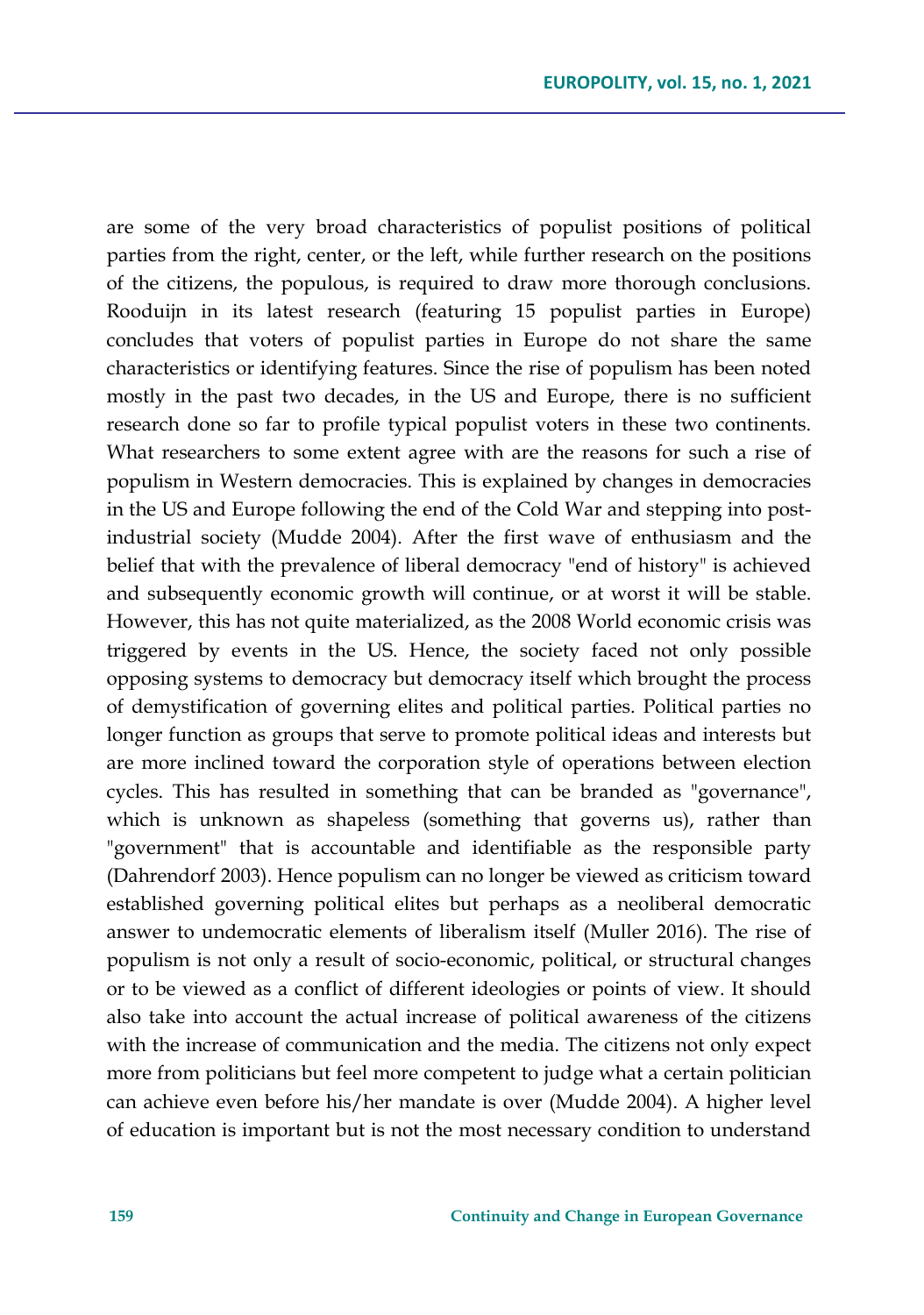the complexity of the functioning of democracy even if one considers hypothetically that democracy had no flaws. Democracy seems complicated while populism is simple and is aimed at simplifying problems while citizens are inclined to accept these solutions as real. (Dahrendorf 2003). How citizens perceive issues becomes more important than facts and populists, with their manner of communication, encourage such perceptions. Ultimately, such perception of citizens regarding facts, that appears to influence them towards populism, is a consequence of another huge change in society in the last decades, the transformation of the media. As the media moved to be more commercial so did reporting of events from neutral and balanced to sensationalism and emphasizing the negative. The media have not only contributed to the rise of justified or non-justified criticism toward governing elites but have also created a stage for populists (often media owners) and enlarged their following. By doing so they have created a condition where the media and populists, consciously or not, are supporting each other. Or as former US President Donald Trump put it bluntly in 2017: "Newspapers, television, all forms of media will tank if I'm not here because without me their ratings are going down the tube". Modern world has been challenged by major perils in a space of little more than a decade. World economic crises, Arab spring and immigration flow, COVID 19, BREXIT, international terrorism, all of these events have shaken the foundations of democracies that were stable since World War 2. They have also shaken the belief of the people in the governments that are created by traditional political parties. This combination of the unsatisfactory state of the people in the societies of 21st century and the desire of populists to gain power regardless of the cost or with thin ideology have created a cyclical state in democratic societies. A state in which "people demand change now" and the populists are the real change and the answer is repeating over and over. And it is clear that populists have moved from fringes to the center of decisionmaking by exploiting the discontent, disbelief of the people by troubling global events of the last two decades.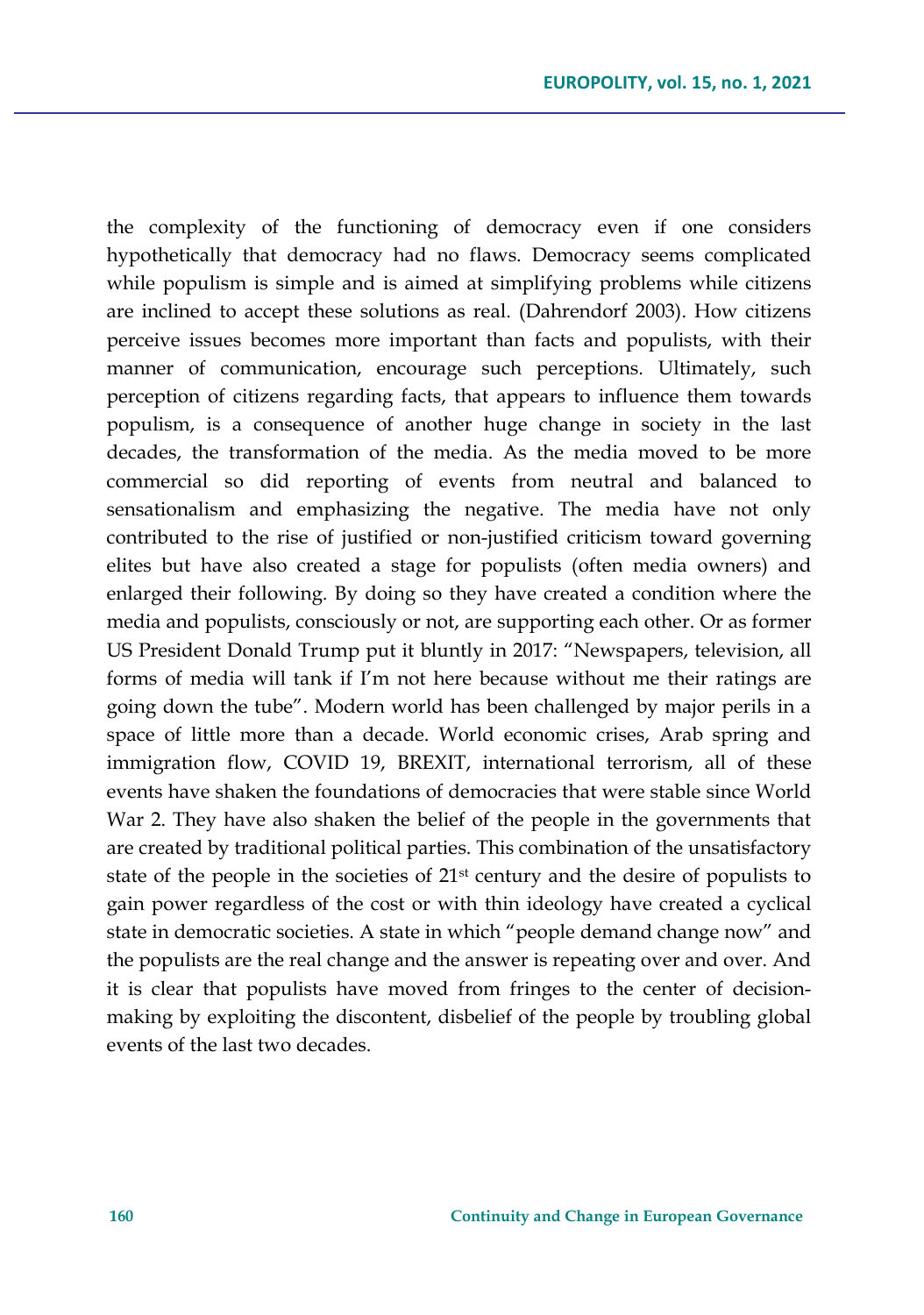## **3. POPULISM IN SOUTHEAST EUROPE - STRATEGY AND IDEOLOGY**

The main proponent of the idea that populism is a political strategy is Kurt Weyland. According to him, "populism is best defined as a political strategy through which a personalistic leader seeks or exercises government power based on direct, unmediated, institutionalized support from a large number of mostly unorganized followers" (Weyland, 2001). A similar stance is shared by Robert Barr who considers populism "a mass movement led by an outsider or maverick seeking to gain or maintain power by using anti-establishment appeals and plebisticitarian linkages" (Barr 2009). Both these authors consider populists leaders as power-seeking politicians who act rationally in order to maximize their profit, measured in popular support, which leads them to engage in strategies of deidelogization and other tactics as means to gain political prominence. Populist leaders are politicians who use a series of tactics in order to concentrate power and boost their personal leadership. Populist politicians are rational actors who use "mass demonstrations, plebiscites, most recent opinion polls as instruments to "whip up support from largely unorganized masses to win power and constantly invoke their broad mass support to boost their own influence and overpower their opponents 'institutional bastions'" (Weyland 2001). The most recent case was the classic "hostile takeover" of the Republican Party in the United States by Donald Trump who used exclusionary ethno-nationalist appeals and antagonistic language openly appealing to white supporters by using anti-establishment and anti-immigrant rhetoric. Trump did this with a strategic goal regardless of poor ratings among other ethnic minorities in the US. In Europe populism, as explained earlier, existed mainly along the lines of rejection like anti-globalization, anti-NATO, and antiimmigration. These positions often unify right wing and left-wing populists that do not like each other but share these same sentiments. In the last decade immigration has been the main focus of political divisions in Europe, especially since the surge of immigrants coming to Europe from Middle East and Africa, following the 'Arab Spring' revolution and wars in Libya and Syria in the past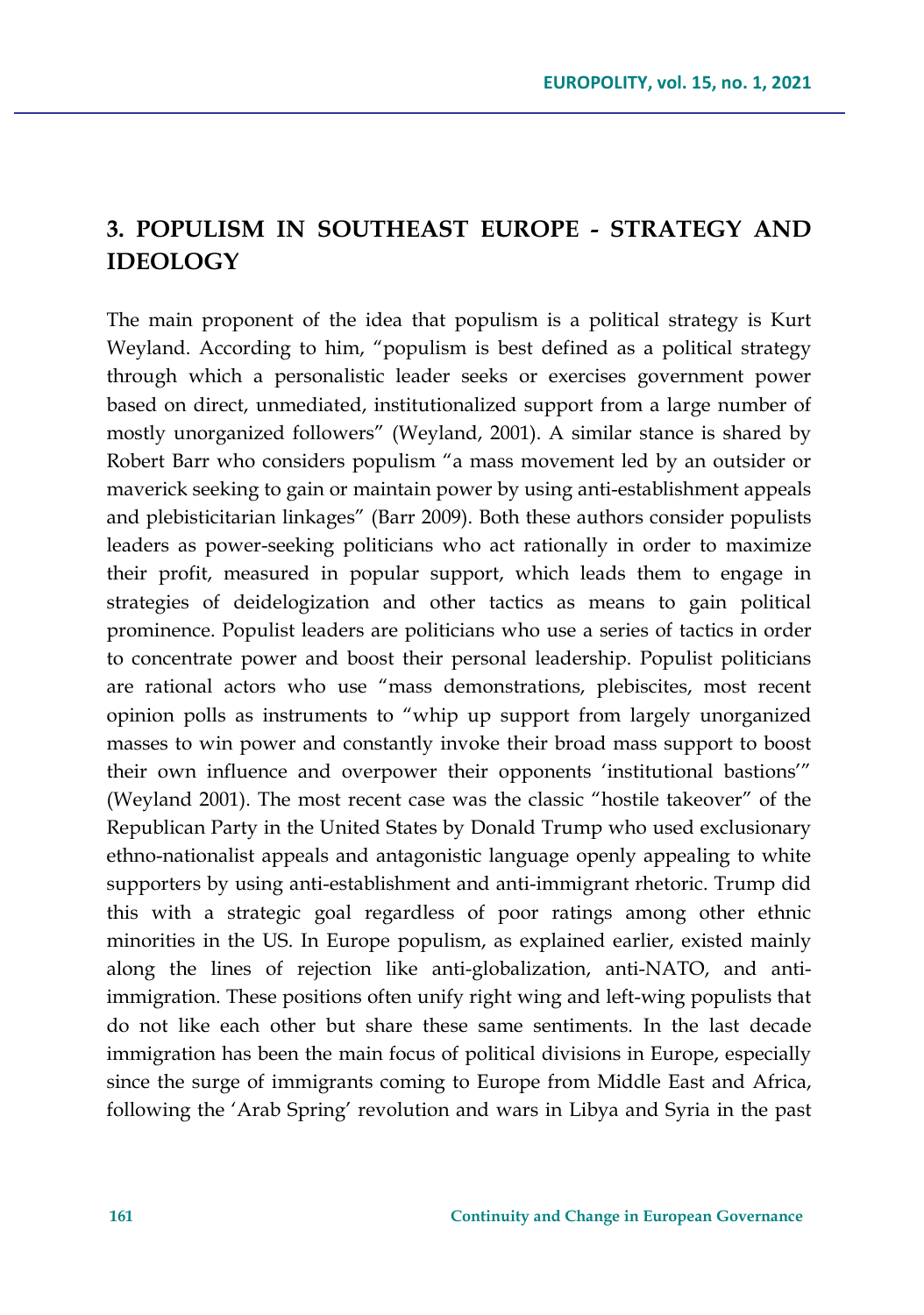decade. Regarding the official stance of the EU towards immigration policy, old democracies and ex-socialist countries typically find themselves on opposite sides which is best explained by the examples of Germany and Poland since 2015. While Germany accepted a high number of immigrants, neighboring Poland accepted only a negligible number of immigrants. (Podobnik, Koprcina, Stanley 2018). This position of the Polish government also has the support of Polish citizens. In one of the latest surveys, more than 50% of respondents stressed the opinion that their government should not accept any asylum seekers from countries of Middle East and Africa. (Gallup World Poll 2016). The same poll revealed a similar pattern with Poland in a large number of exsocialist countries of Europe where the percentage of citizens who would reject a single asylum seeker: Hungary 70%, Slovakia 61%, Czech Republic 56%, Romania 56%, Macedonia 66%, Serbia 49%, Latvia 57%,Croatia 40%, Albania 44%, Bosnia and Herzegovina 42%. It is paradoxical that the largest number of South East European countries, that have expressed their resistance to asylum seekers have in fact their own large diasporas abroad, mostly in the EU and in the United States. Anti-immigration, as a political position, has now been used by both right wing and left-wing populist movements across Europe, and has been embodied in electoral programs, as an ideology for change, among political parties of both sides of the political spectrum.

Populism has been very present in Southeast Europe (Balkans) as countries of this region all shared a common ideological background, having been Communist countries, but later chose different routes in achieving, what is again a common future system, the EU integration. Some argue that it is precisely this choice, or lack of – the EU accession - that has acted as a "pressure cooker" to populist temptations held at bay, even during poor socio-economic conditions and the period of post-communist transition (Pirro 2014, Brentin Pavasovic Trost 2016). Some consider that the EU with its constraints and regulations imposed on the countries of the region that have joined or are still at the accession talks process contributed to the perception of the transition regimes as "democracies without choices", fueling the backlash against "consensual politics" (Krastev 2007). It is because the EU policy of enlargement has often implied different tracks for different countries of the region offering a chance to populists to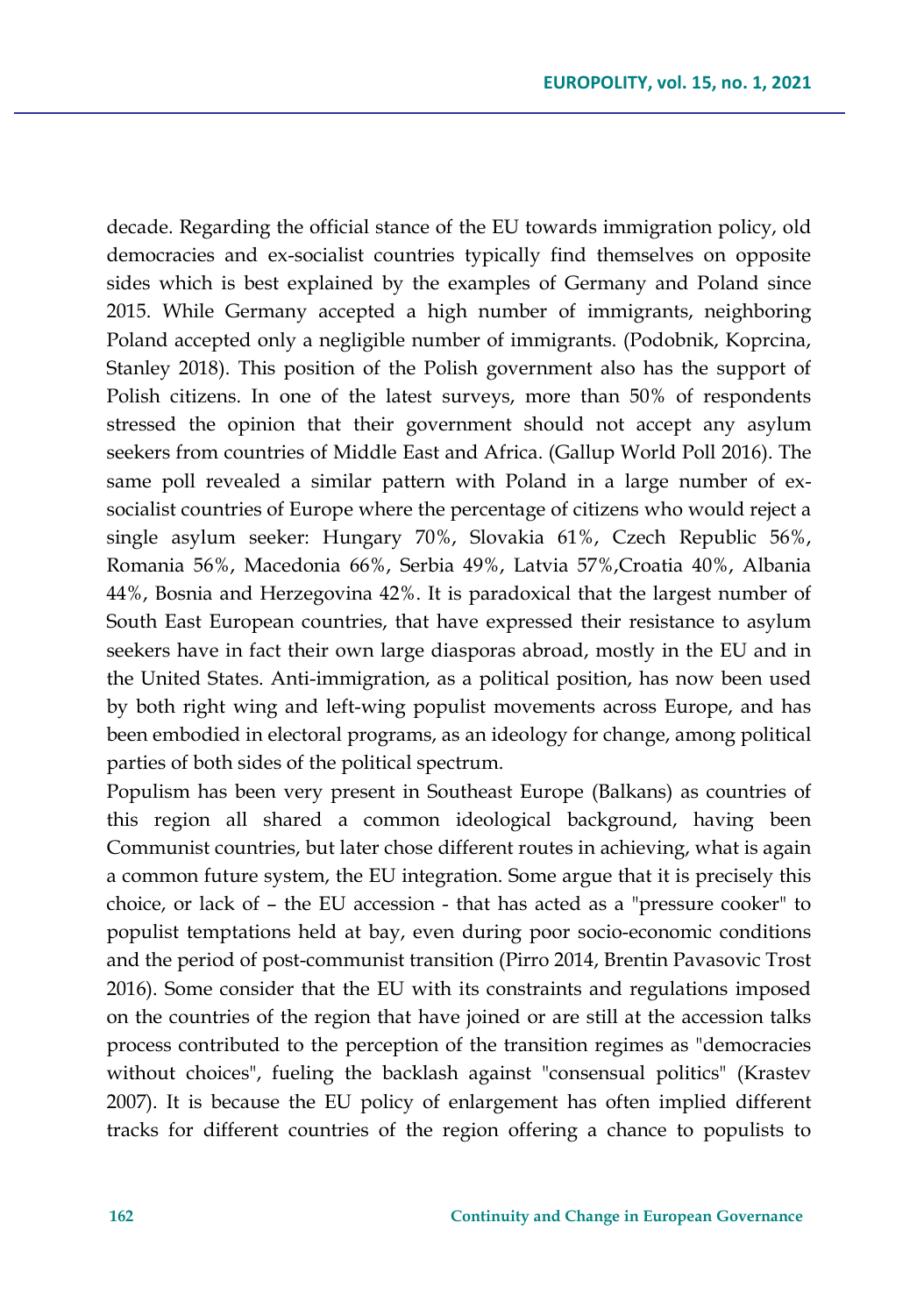attack such policies or the very notion of the EU. And, while in Western Europe such anti-EU attitude was common within the right-wing populist parties, the case was different in Southeast Europe where a rise of left-wing populist sentiment has grown in a similar pattern as it did in Greece or Spain. However, more specifically, populism in this area is being studied and viewed in the context of elements of an authoritarian manner of governance that has replaced democracy in the recent decade. The regimes of President Vucic in Serbia, Prime Minister Rama in Albania, until recently Prime Minister Gruevski in North Macedonia, and President (previously PM) Djukanovic in Montenegro, have been classified by many researchers and scholars as clean-cut populism ranging from illiberal democracy to authoritarianism. What is common for this specific region is a combination of populist politics, nepotism, clientelism, control mechanisms of the media, NGOs, through various regulations to legitimize power. And, while these regimes have never stated they don't want to join the EU, furthermore they have continuously stressed this aspiration, they failed to respect key pillars, like functioning democracy and society, fair and free elections, unbiased and unpressured functioning of the legal system, etc, of EU as a whole. So, it is this combination of being "inline", at least publically, with EU specific demands and overall values, while acting authoritarian and despotic domestically is something of a special trademark of Southeast Europe populist leaders. Some argue that populism as a method of governance is "finally something that has put Balkans ahead of Europe" (Stojanovic 2017) as all nations in the region have lived even before Communist rule under different empires in a system that has prevented individuals to become subjective, rational beings and molded them into submissive units - submission being an excellent base for populism. The second joint characteristic for this region is that populism is a reaction and a feeling of "disappointment by unfulfilled expectations from democracy" rather than the case in Western Europe where there is a disappointment "with democracy itself" (Markowski 2004). Ever since the fall of communism and the introduction of democracy in this region populism was present and has changed constantly. Not only is the rise of populist parties evident but also "mainstream parties" are applying populist strategies in electoral campaigns. The most prominent cases are the SNS in Serbia, the LVV in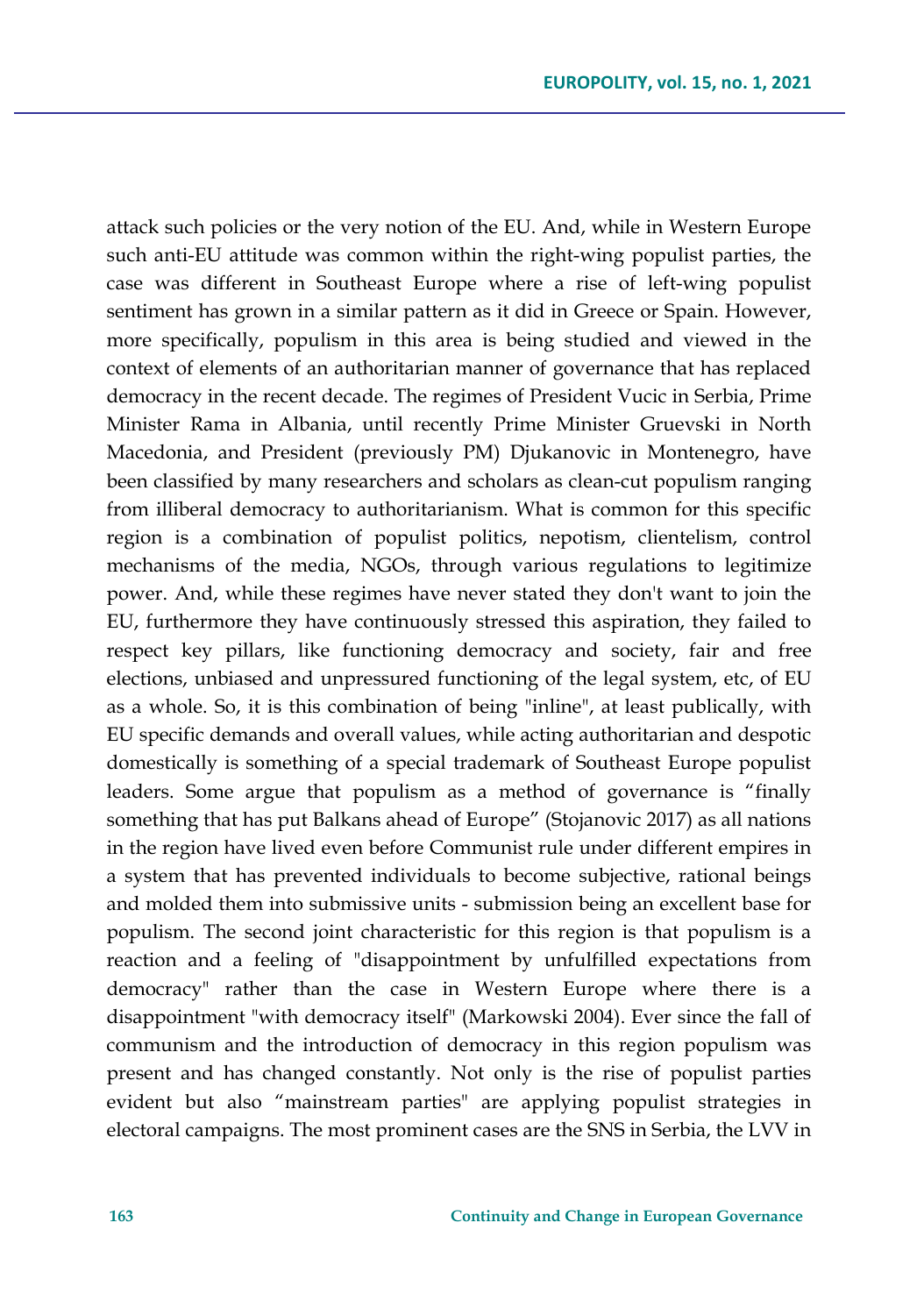Kosovo, the largest parties in respective countries, which have risen as parties of reaction against mainstream politics, but through populist rhetoric and actions have managed to become almost unchallenged. While the LVV will be treated in a separate chapter in this paper, the SNS is also an example of populism as a strategy and ideology aiming for political power. The SNS has always embraced the populist stance of representing "the people" against "corrupt elites" (political, economic tycoons, etc.), but it has also installed the belief that "foreign" powers are always involved in decision-making or pressure decision-makers and that they, meaning the SNS, would never yield to such pressure. "Only the people can order Serbia's PM" stated Vucic. (Slavujevic 2017). Think of the LVV's continuous stance that "they answer only to the people of Kosovo". Another distinction that combines the above-mentioned parties is that they hardly stick to their programs on main national issues. The SNS has had a different stance about Kosovo in their "10 principles of SNS" compared to the Brussels negotiations and the Brussels Agreement of 2013, while the LVV has propagated national unification with Albania only to state eventually, after the 14 February 2021 election win, that "Kosovo's constitution prevents such an occurrence." (Kurti 2021). The chameleonic change of stances happens when these populist parties are in power. Mainstream established parties also use populism, not as an ideology or within party principles, but as a strategy or using populist slogans in addressing political and economic issues. For instance, former Croatian PM Ivo Sanader of HDZ in 2003 used "people come before parties", their rival the SDP did in 2007 use "people are the power" or the DS in Serbia 2012 "a government to fulfill people's dreams". In the cases of Montenegro and Macedonia populist parties, DPS and VMRO-DMPNE, have applied what is by some called "state-sponsored populism" (Dzankic Keil 2017). In this case, a populist platform was used to gain power while governance control was orchestrated and established throughout all of the institutions. The DPS gained prominence as an anti- Milosevic party, pro-EU, pro-independence party at the start of the 2000s, thus being strongly supported by Western countries as well as minorities in Montenegro. When the DPS gained power, especially after the independence of Montenegro in 2006, it placed its members and allies in key institutions in administration and public-owned enterprises, developing strong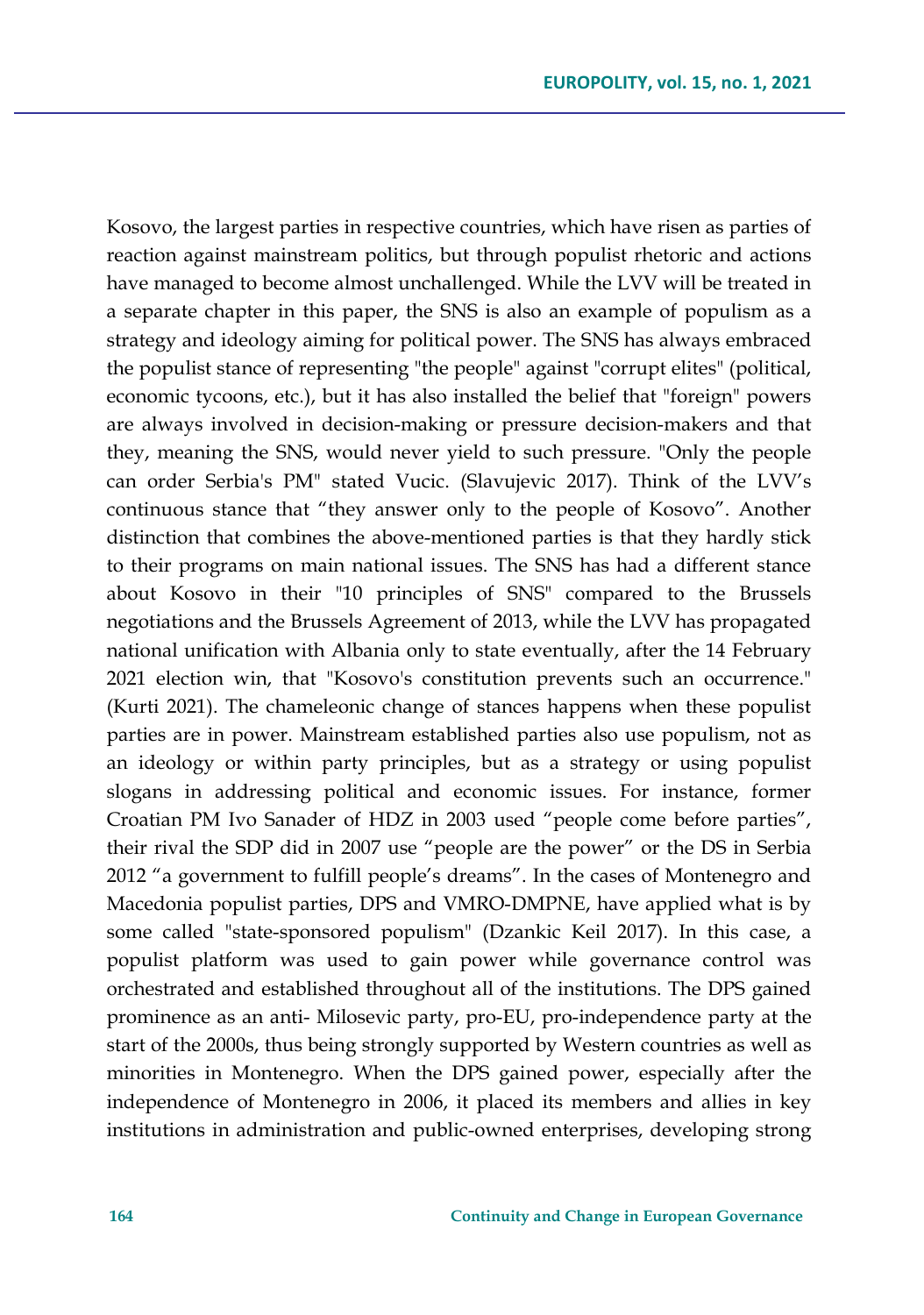patronage and clientelistic networks. A strong connection between the DPS and the economic sector in the country remains visible as Bertelsmann Transformation Index report on the country highlights 'strong political influence on the market' (BTI 2014), adding that the 'long-lasting dominance of the ruling DPS impairs the functionality of institutions. The rule of the DPS was also characterized by issues of corruption. Several reports by Freedom House, BTI, and the European Commission have highlighted the inability and unwillingness of the DPS to fight corruption effectively (EC Report 2014). Populism thus is not the mechanism the DPS uses to stay in power. For that the DPS relies on a wellknown system of party structures and alliances. Populism is a tool used by the DPS government to ensure dominance in Montenegrin politics by exploiting populist discourse of anti-elitist 'others', separate from Belgrade rule, 'Montenegro heartland' separate from Serbia, 'All values' no matter what left or right or center, "crisis" environment to provide itself as problem-solvers, 'leadership' justifying its rule as the only viable choice. A similar pattern was applied by VMRO-DPMNE under Nikola Gruevski in North Macedonia. For almost a decade this party applied practices of clientelism, disregarding the constitution and being driven in their political actions by citizen's expectations according to the opinion polls (Petkovski 2016). Gruevski and his party pitted themselves to the 'elites' elements of the former communist regime and beneficiaries of the privatization process. Paradoxically, liberal successes in the transition period and perhaps constant pressure to keep Macedonia out of wars of former Yugoslavia have created conditions for the rise of populism, creation of authoritarianism, and sacrifice of democracy for stability and security. What both these countries share is the outcome of these regimes: both fell only after a combination of strong internal opposition and at the very moment when the international community, the US and the EU, decided to pull the plug on their unconditional support in exchange for security and stability if the region.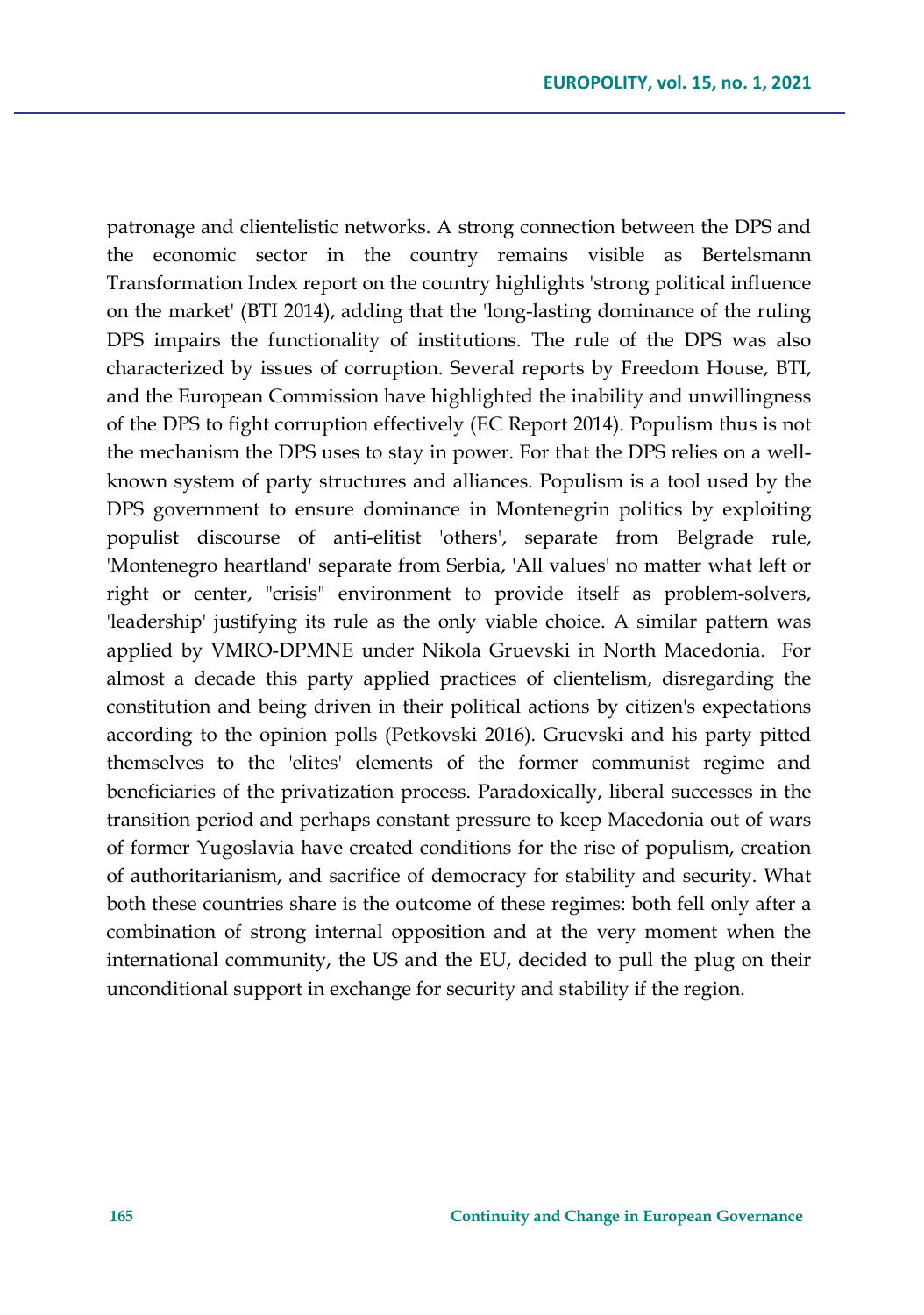## **4. ECLECTIC POPULISM OF LVV**

The Five Star Movement (Movimento 5 Stelle) in Italy has so far been the perfect example of populists using both traditional right wing and left-wing agendas by blending them and going beyond divides. (Mosca Tronconi 2019) Initially started as a party that was only interested in five issues, hence five stars, public water, sustainable transport, sustainable development, right to internet access and environmentalism, it gradually progressed to adopting anti-immigration policies, propagating the revision of the "Dublin Regulation", becoming Eurosceptic and questioning the use of Euro currency in Italy. In mobilizing anti-establishment resentment Five Star Movement, spearheaded by their leader Giuseppe "Beppe" Grillo concentrated on three main targets: politicians, journalists and the banking/finance sector. The movement's rhetoric has always been direct, vulgar, while their political opponents accused them of adopting positions bordering on fascism. (Manucci 2017) . The FSM has accused the Italian political establishment of serving only their own interests, bowing to pressures of the EU, claiming that "Parliament does not represent citizens". The FSM has harshly criticized mainstream media and targeted individual journalists. It has further attacked the financial sector of Italy for "irresponsible nature of international investors, public money used to save banks instead of people in need and austerity policies imposed by EU through its domestic executors" In its 2018 Manifesto FSM stated their stance on immigration by promoting the change of "Dublin Regulation" under the slogan "Zero landings of immigrants. Italy is not the refugee camp of Europe". In twelve years of its existence FSM has moved from a movement for change and improvement of public services, redistribution of wealth, which are position of the left side of the political spectrum, to opposing EU and restricting migration, which are positions of the right side of the spectrum. In fact, the FSM has blended these positions and moved beyond right- and left-wing populism to a more broad and diverse form of populism- an eclectic one. Such a form of populism finds a new illustration (in some respect, striking) in the mode of operations and policies advanced by the Self-Determination Movement (Lvizja Vetëvendosje, LVV) in Kosovo.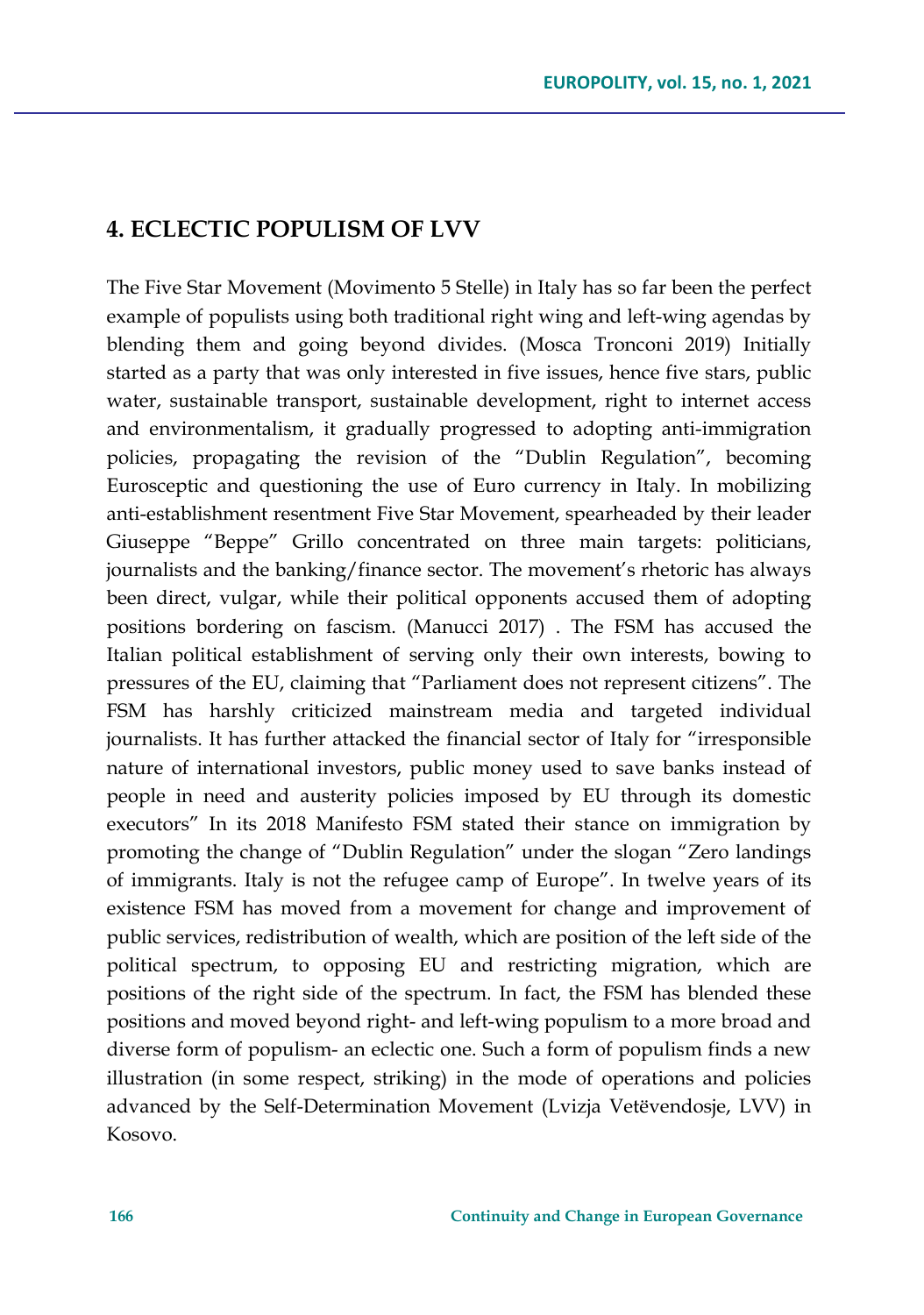The history of political parties that have been established in Kosovo ever since the fall of Communism, including under international administration, shows that they are all born out of movements. The Democratic League of Kosovo (Lidhja Demokratike e Kosovës, LDK), was created as an anti-communist movement seeking Kosovo's independence from Serbia, the Democratic Party of Kosovo (Partia Demokratike e Kosovës, PDK,) the Alliance for the Future of Kosovo (AAK) are offshoots of the KLA (the Kosovo Liberation Army), and finally, the LVV, the Self-determination Movement was launched initially as a movement against several developments in Kosovo mainly against UNMIK (the UN administration of Kosovo), being opposed to negotiations and in favour of self-determination as its designation indicates. The differences that these political parties bear are based on the history of their creation and other than that they share little of right-center-left differences common in Western European political parties. But, the LVV differs for pioneering and promoting populist methods, strategy, shifting targets, and goals essentially trying to be different but also acceptable for all masses. In the context of what was previously recorded in the world, the LVV has features of nationalism and in terms of its creation, development, and activism, it shares similarities with populists in Eastern Europe. In terms of targets, it shares the leftism, anti-liberal capitalist, and anti-foreign dominance that resembles populists in Latin America (Smajlaj 2020). The recent history of Kosovo, the ongoing transition from a oneparty communist system to a post-war society with an international administration, with the introduction of neo-liberal economic policies and privatization, still completely unresolved status issues with Serbia that hamper inter-ethnic relations in the country, has proven to be favorable for populists. Combined with the country's poor economy, which relies heavily on international aid, imports and remittances, and high youth unemployment (55%), it offered a context for the LVV to lay blame for such conditions elsewhere and their first target was the international (UN) administration and, second, other political parties operating with and in the existing system (Yabanci 2016). The LVV was created as a movement in 2005 under the leadership of Albin Kurti, Kosovo's current Prime Minister, declaring itself anti-UN administration in Kosovo and calling for self-determination of the people of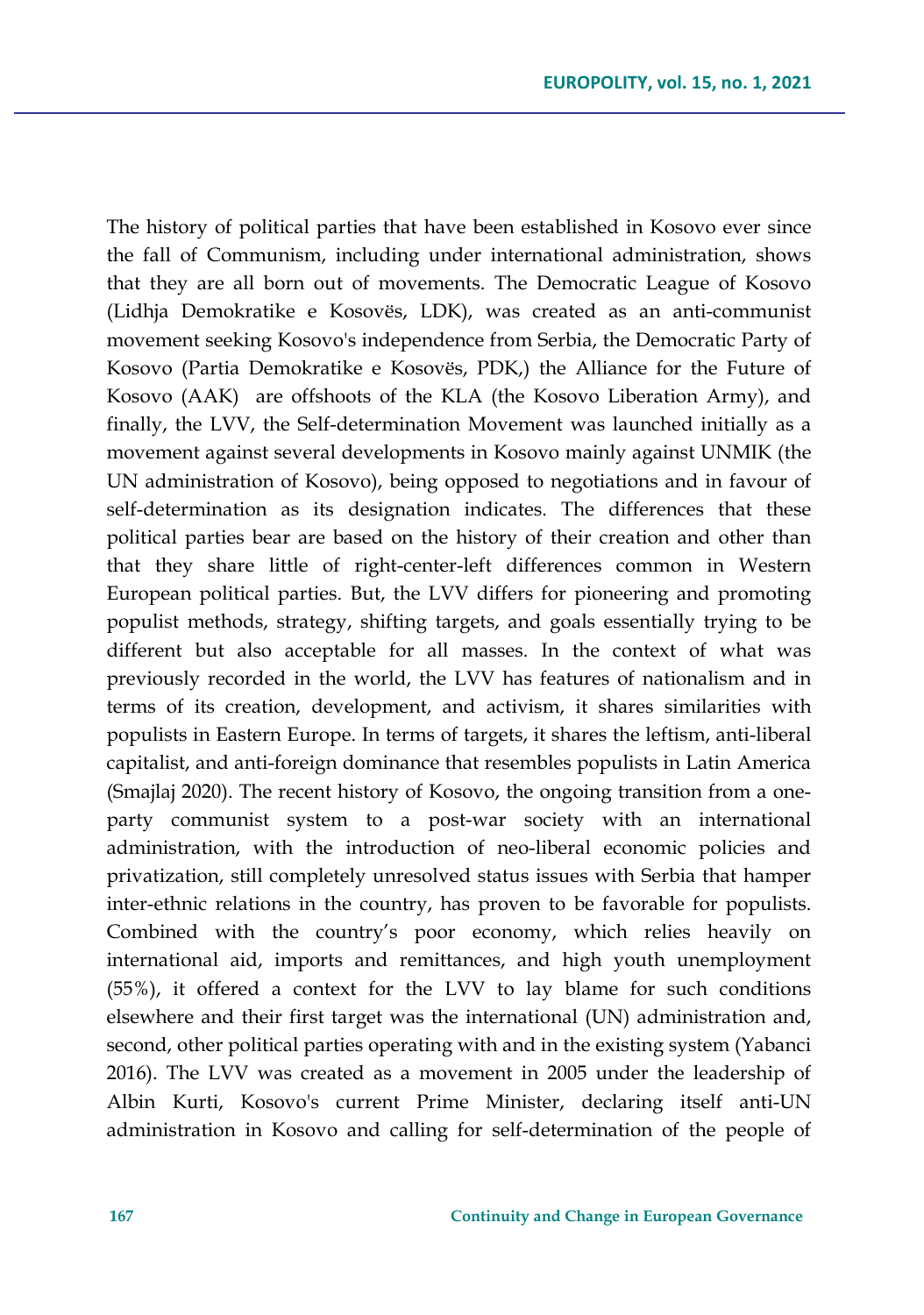Kosovo. At that time all of the Albanian political parties in Kosovo strived for Kosovo's independence but chose to cooperate with the international administration and presence in Kosovo. The LVV chose not to do so and organized various activities and demonstrations against the international administration and Kosovo's Government actions, especially those applied to appease Kosovo Serbs, before the declaration of Kosovo's independence in 2008. The LVV defined itself as "a political movement organized according to the principles of civic activism and public inclusion in political decision-making and faithful to the founding principles of democracy, by which state sovereignty derives from the people and belongs to them" (Vetvvendosje 2012). Initially, the LVV was against the system including the electoral system, and did not take part in the parliamentary elections of 2007. It did not sit still but organized a Kosovo-wide boycott elections campaign pitting itself as the true representative of the people while other political parties were "collaborators" of international presence in Kosovo. This approach is the most common feature of populist parties and movements that promote themselves as the real caretakers of the people in contrast to the existing regime and establishment. Since the boycott failed, the LVV shifted its strategy, ditched some of the anti-establishment attitudes, and has taken part in all of the elections ever since. The main reason why the LVV changed was the declaration of Kosovo's independence in 2008. For a long time, the LVV leader Albin Kurti had publically spoken against such an occurrence. Kurti's position was that Kosovo independence would never be allowed by internationals and that other Albanian political parties were fooling the people with empty promises. It is not the first time that Kurti was "swimming against the current" politically. As one of the representatives of the KLA's political office in 1999 Kurti and his mentor Adem Demaçi, were against 1999 Ramboulliet Conference and talks on Kosovo that were followed by the NATO bombing of Serbia and led to Kosovo's liberation. He was against the Vienna Talks (2005-2007) on the final status of Kosovo that were followed by Kosovo's independence. Being wrong on both counts Kurti and the LVV decided to take part in the electoral process aspiring to change the system from within. In each election cycle the LVV grew slowly in number of votes gained: in 2010 12.69%, in 2014 13.59%, in 2017 27, 49%, in 2019 26, 27% and finally in 2021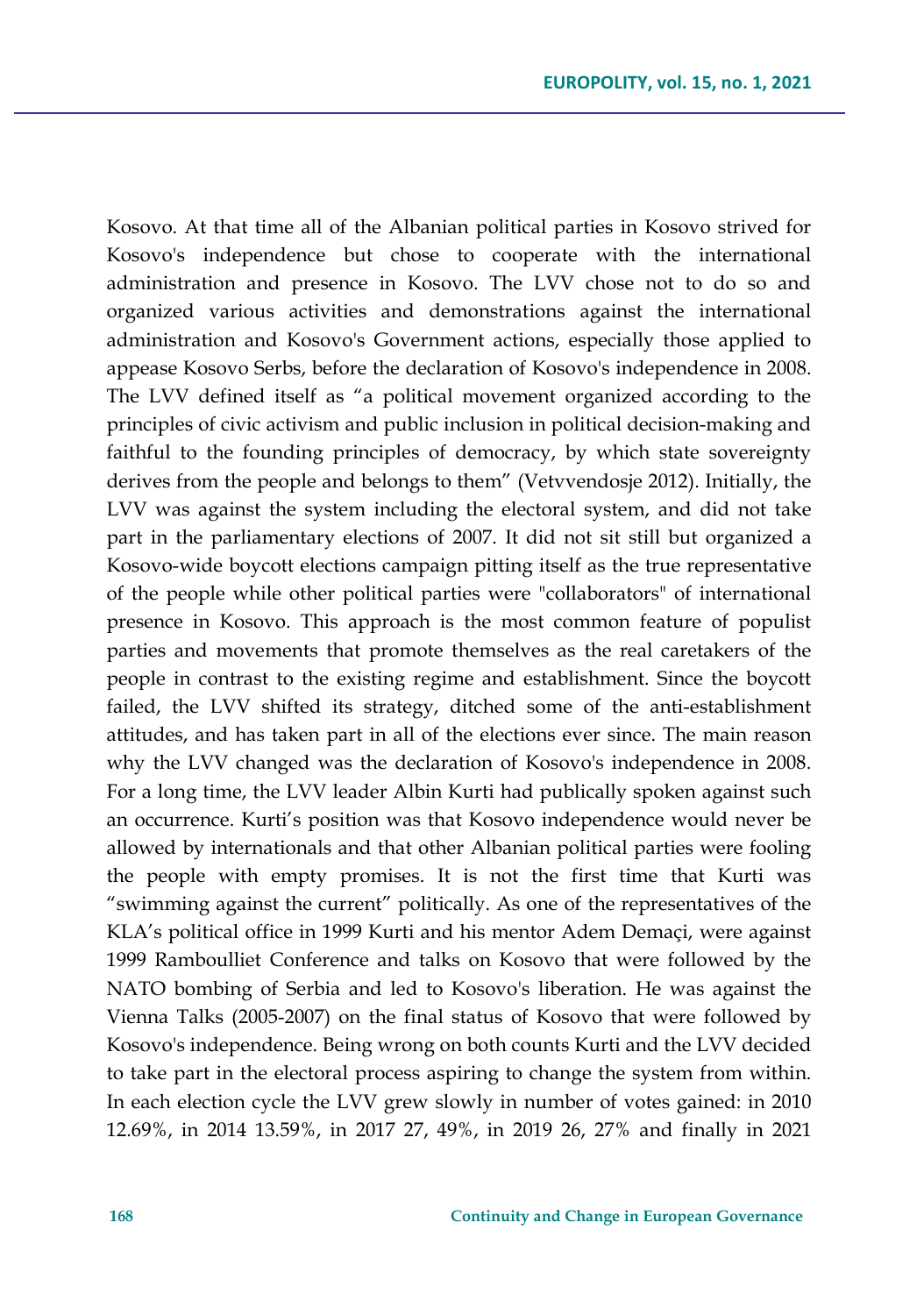47,85% (Central Election Commission Kosovo 2021). The rise and prominence of the LVV can be attributed to its discipline and organization, a permanent campaign mode that is different from other political parties in Kosovo. The LVV relies heavily on ideologically-driven committed campaigners on one side and a cult of personality feeding the passive authoritarian values of the masses on the other. (Smajlaj 2020). The LVV ideology is fluid and thin and relies on a combination of nationalism and leftism or radical leftism as explained by March and Mudde "radical left, which is radical first in that it rejects the underlying socio-economic structure of contemporary capitalism and its values and practices (ranging from rejection of consumerism and neoliberalism to outright opposition to private property and profit incentives" (March Mudde 2005). The LVV is heavily influenced by leftist-thinkers and literature including Marxists and neo-Marxists inspired by Slavoj Žižek and other contemporaries. When it comes to nationalism, the LVV opted to shift to a more extreme nationalism (anti-Serbia, anti- products and goods made in Serbia) to be closer to that category of voters in Kosovo since due to circumstances and the origin of other political parties it is obvious that a considerable dose of nationalism and the anti-Serbian sentiment was already present among those parties. The LVV went further and unification with Albania was until very recently another element of its program. The LVV is active in Albania and officially took part in general elections in April 2021, but failed miserably there. The quest for the right of unification with Albania, the struggle against the ubiquity of products from Serbia as well as against the wave of privatizations done in Kosovo under international supervision are considered a classic nationalistic dimension of the LVV. The radical right and left-wing parties are not very "dissimilar" to each other as they have a common denominator such as nationalism and Euroscepticism. However, what put the LVV initially on the left side of the axis was its own choice since "the radical critique the LVV makes to the regime in Kosovo includes the international dimension too, such as the UN, EU, and the US, and the geo-economy that reduces Kosovo to a periphery, in a market of last hand, similar to the former colonies of Asia or Africa, and this radical critique puts LVV intellectually and philosophically in the left of the spectrum" (Kellici Danaj 2017). The LVV divides society between 'evil elites' and 'pure people' and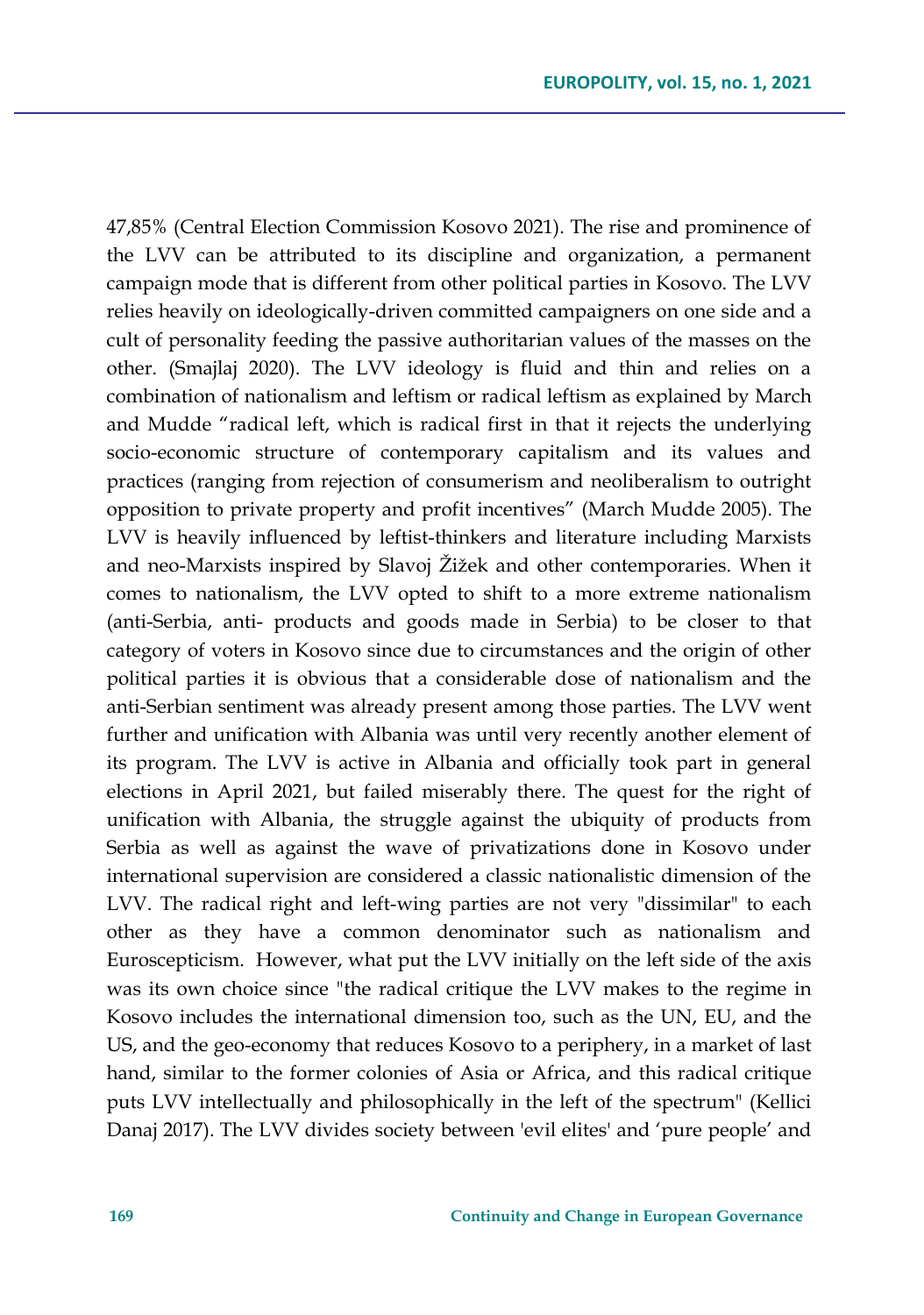the system as well between 'the old guard or old regime" and "the change" a model typical for all populist movements. This division between 'old and young" was initially very appealing among young voters in Kosovo. Later the LVV broadened its reach by including nationalist figures, some former political prisoners, former KLA members, and lastly recently Western-educated youth, including people formerly closer to centre-right political positions. It is important to understand that voting behavior in Kosovo relies heavily on inertia. Once a party is considered a winner (a status LVV reached in 2019) this motivates many to vote for them. Other parties have been losing ground slowly and recruiting for them was reduced to a little more than mere clientelistic appeal. In short, the analysis of party documents and prominent speeches of the LVV shows that this party's ideological and mobilization is built upon populist style: anti-establishment position and instrumental use of 'mainstream party politics', hostility towards the government and international community expressed through protests - violent or non-violent - using symbolism harking back to the Albanian resistance in the past, support for strong central state-run economy and social services (Yabanci 2016). The success of the LVV can be attributed to both the socio-economic-political context of post-independence Kosovo, the ongoing transition, and party-related factors and its organizational structures. The LVV used the wave of dissatisfaction of the voters in postindependent Kosovo mainly because other political parties, until then in power, failed to deliver on their unrealistically huge promises of a better standard of living, visa liberalization, tackling crime and corruption, etc. It is safe to say that with the achievement of independence a long chapter in the history of Kosovo was closed and another opened, and parties that bore the burden of that struggle against Serbia and for international recognition failed to reinvent themselves, find another cause for them, and create another appeal for the voters. The LVV used political and economic dissatisfaction within Kosovo, which has reached about 74% according to surveys (UNDP report 2015) and promoted socio-economic promises such as increased local production, more equal distribution of wealth, progressive taxation, free health care, and education, and tackling directly the dependency of Kosovo on imports and foreign aid and assistance. The LVV successfully asserted itself as the only party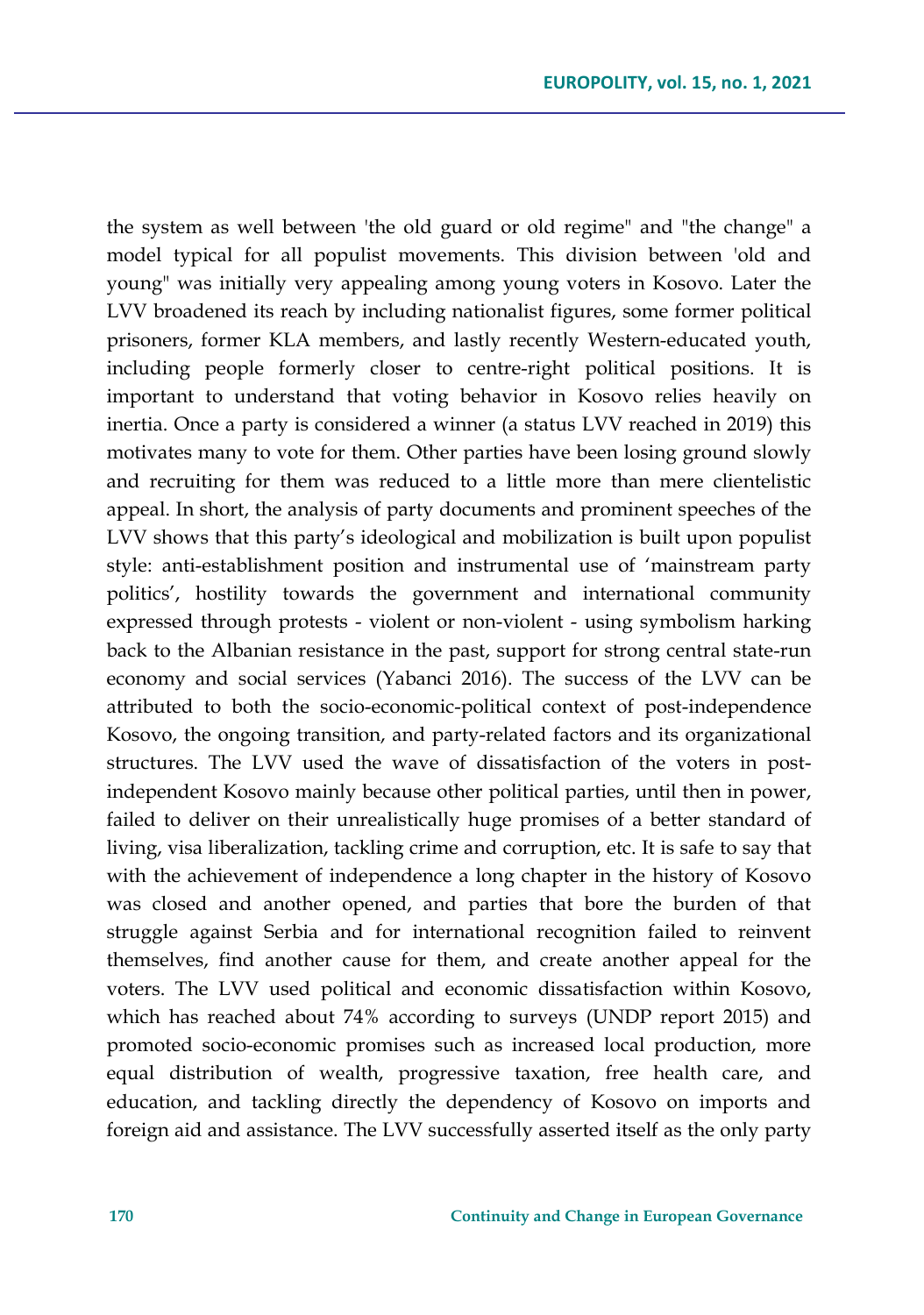to promote an alternative political system and economy while the rest relied on prior affiliations rather than socio-economic pledges, as is often the case in many Southeast European countries (Stojarova, Emerson 2013). The LVV prominence is also a result of internal party organization, campaign-style, use of social media in framing and conveying its message to the electorate. It has often used activists and volunteers to campaign and while the leadership used a direct, accusatory discourse against international representatives and missions in Kosovo and political opponents with words such as "traitors", 'criminals" "corrupted", "shameless", "deceiving", etc., highlighting differences and intentionally polarizing the political and public opinion. The LVV activities and its journey brought them from street protests using all methods that populist movements have used in Europe before and following the landslide victory in the elections in February 2021 the LVV has created the Government and has the majority needed to attempt to make constitutional changes in Kosovo, as promised throughout the years of campaigning, and this seems to be the next challenge for the LVV and other political actors in Kosovo and those involved in Kosovo.

## **5.CONCLUSIONS**

The rise of populism in the past couple of decades has transformed the political landscape in Europe overall. It has not just challenged democracy as a system and has transformed the rules of the game, moved boundaries of political correctness, transformed campaign styles, and expanded the outreach of messages. While researchers and scholars have been active in trying to explain in understandable terms this rise of populist parties as a flaw in current forms of democracies, questions have been raised as to whether this is influenced by the rise of instant omnipresent media, or whether this is another mode for nationalists from the right and left to advance their agenda by shifting and/or merging positions and messages in an opportunistic yet acceptable fashion for the society and masses that are living in an instant world where choices are fast and changes are continuous. Extensive research attention that populism has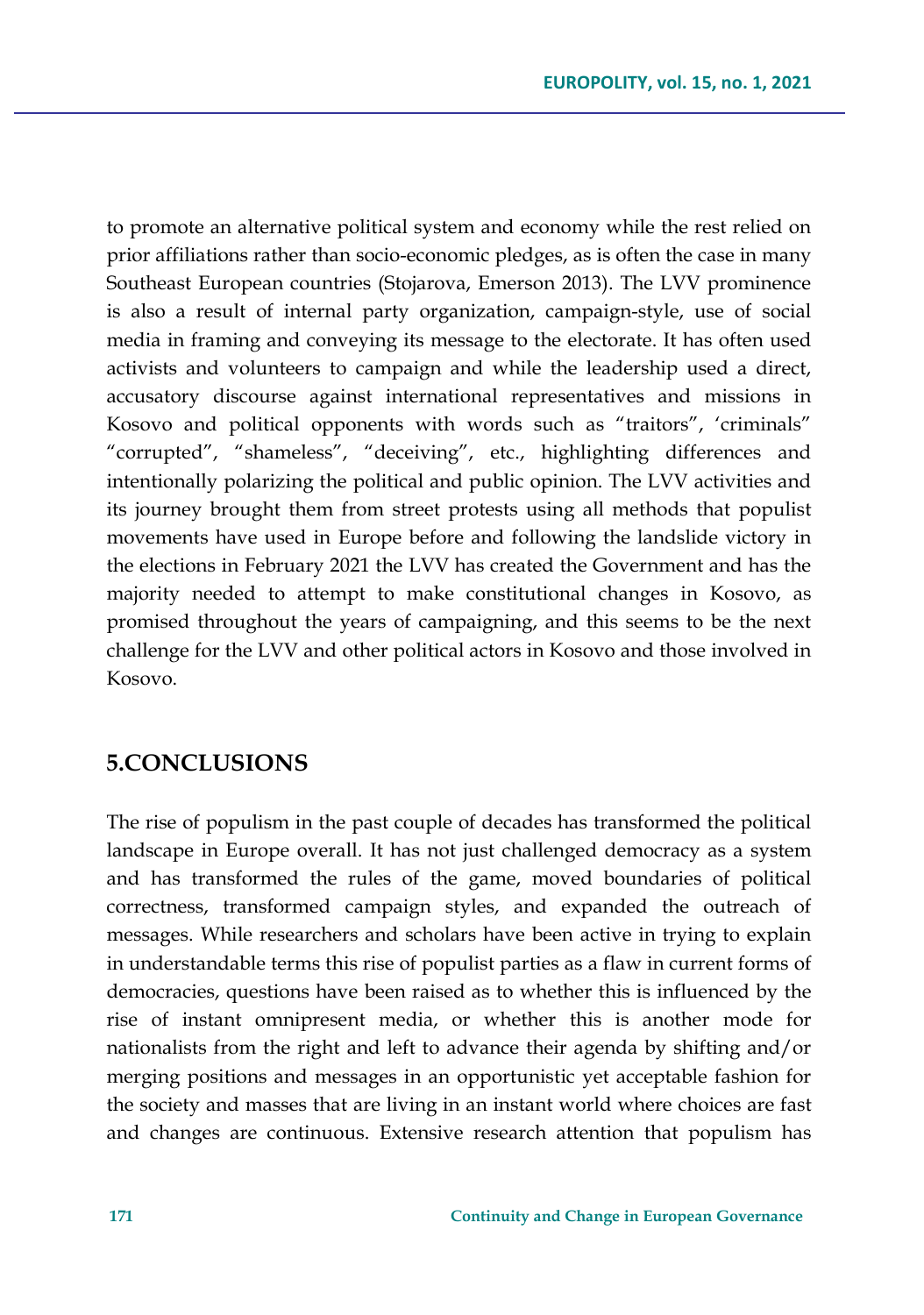achieved in recent years was directed in establishing similarities that movements have shown in Latin America, the US, and most noticeably in Europe. Central, East and Southeast Europe populist movements are almost all linked to nationalism as they are concepts so closely related. Both share 'the people' as a central signifier and also are bound to country and order. Nationalist populism or right-wing populism uses the link people-as-nation while left-wing populism uses people-as-underdog. The chameleonic nature of populist movements allows them to ever appeal to new supporters, while once in power they often move to a state-sponsored version of populism branded under 'direct democracy, implementing the will of the people as shown in election results or referendums as the populists' preferred choice when it comes to polls. In Southeast Europe, in Kosovo, the largest party, the LVV, has applied populism mainly as a strategy and means of operation using the socio-economic transitional context of the country and its organizational scheme of constant campaigning. The LVV's latest 2021 election slogan "All and straight" ('Krejt dhe drejt' in Albanian) was a message to its supporters that only by an overall victory and with direct changes, of laws and ultimately the Constitution, will the changes be made and the transformation of the society achieved. It remains to be seen whether the LVV will go through with its promises since obtaining all of the decision-making and legislative power could lead them to slide toward authoritarianism. It also remains to be seen how much will the international community, the US, and EU, that have extensively invested in a democratic and multiethnic Kosovo tolerate, or allow, the LVV governance along the lines of populist promises. One thing is for certain, if a return to authoritarianism will happen, in one way or another, then a long chapter of democratization since the fall of the Berlin Wall three decades ago will close in this part of Europe.

#### **REFERENCES**

• Akkerman, Agnes, Mudde, Cas, Zaslove, Andrej, 2013. "How populist are the people? Measuring populist attitudes in voters*". Comparative Political Studies.* 47(9): 1324-1353.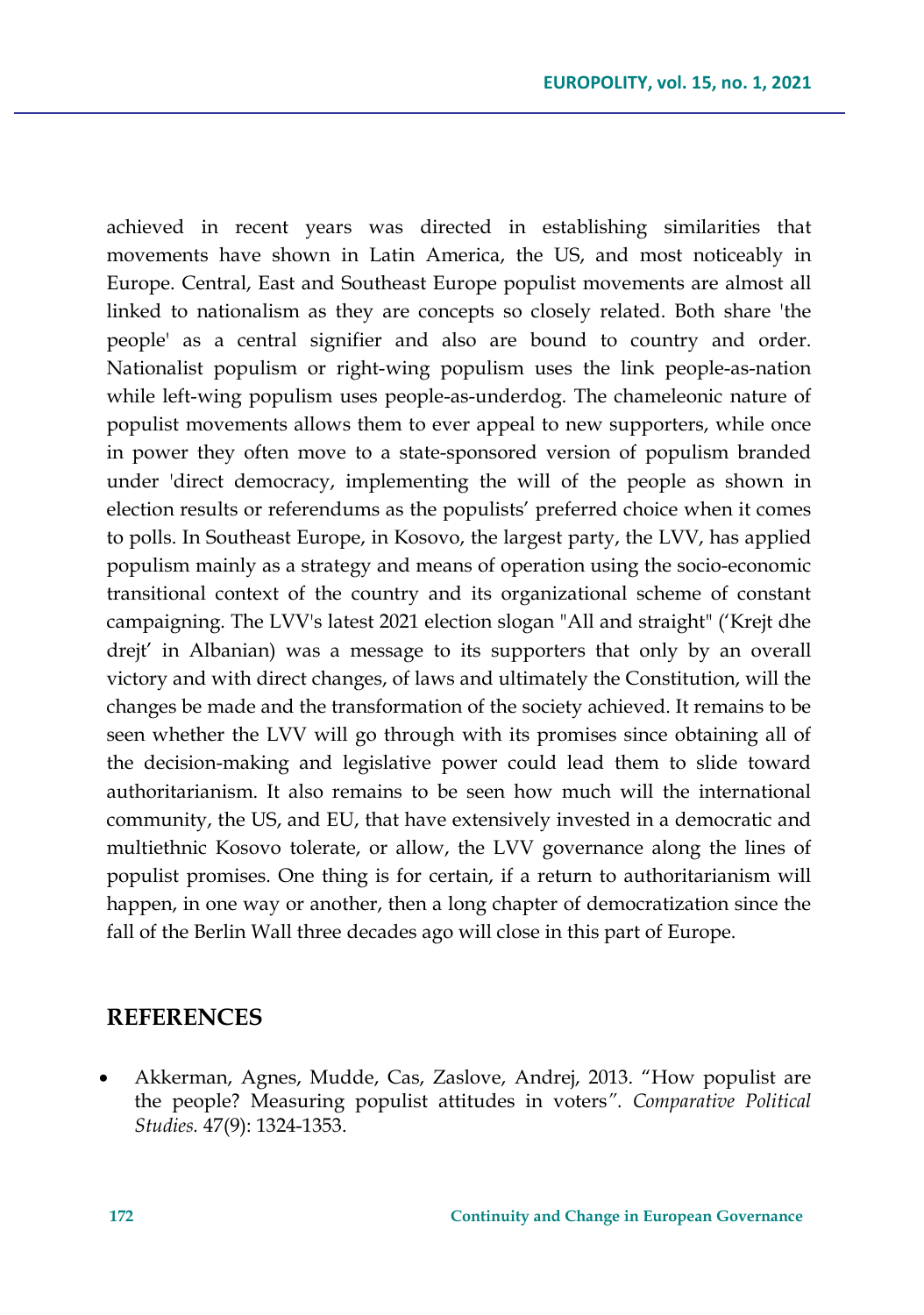- Barr, Robert. 2009. "Populists Outsiders and Anti-establishment Politics" *Party Politics.* 15(1): 29-48.
- Bertelsmann Transformation Index (BTI). 2014. Montenegro.
- Brentin, Dario and Pavasovic Trost Tamara. 2016. "Populism from below in the Balkans". *Contemporary Southern Europe, Interdisciplinary Journal on Southern Europe*. 2: 1-16.
- Canovan, Mararet. 1981. *Populism.* Junction Books: London.
- Canovan, Margaret. 1999. *"*Trust the people! Populism and the two faces of democracy". *Political Studies*. 47(1): 2-16.
- Dahrendorf, Ralf. 2003. "Acht Anmerkungen zum Populismus". *Transit.* Volume 25 (2003): 156-163.
- De Cleen, Benjamin. 2017. *"*Populism and nationalism*".* In Eds. Kaltwasser, Cristobal Rovira, Taggart, Paul Ochoa Espejo Paulina and Ostiguy. Pierre. *Handbook on Populism.* Oxford: Oxford University Press.
- Derks, Anton. 2006*. "*Populism and the ambivalence egalitarianism. How do the underprivileged reconcile right-wing party references with their socioeconomic attitudes?*". World Political Review.* 2, 175-200.
- Dzankic, Jelena, Soeren Keil. 2017."State-sponsored populism and the rise of populist governance; The case of Montenegro". *Journal of Balkan and Near Eastern Studies*. 19:4: 403-418. doi:10.1080/19448953.2017.1280981.
- Emerson, Peter. 2013. *Party politics in Western Balkans*. Routledge.
- European Commission. 2014. *Montenegro Press Report.* October. Accessed on 23 March 2021. https://news.gallup.com/poll/209828/syrian-refugees-notwelcome-eastern-europe.aspx.
- Ivaldi, Gilles, Lanzone, Maria Elizabetta, and Woods, Dwayne. 2017. Varieties of Populism across a Left - Right Spectrum: The Case of the Front National, the Northern League, Podemos and Five Star Movement"*, Swiss Political Science Review.* Vol. 23(4): 354–376.
- Ivarsflaten, Elisabeth. 2008. *"*What unites right-wing populists in Western Europe? Re-examining grievance mobilization models in seven successful cases*". Comparative Political Studies*. 41:3-23.
- Kellici, Klejd and Danaj, Emira. 2017. "Radical left in Albania and Kosovo: Differences and Similarities". *SEEU Review*. vol.12, no.1: 7-26.
- Krastev, Ivan. 2007. "The strange death of liberal consensus". *Journal of Democracy*. 18: 53-63.
- Manucci, Luca. 2017. "The Five Star Movement is neither left nor antifascist". *Populism Observer*. accessed on 21 March 2021,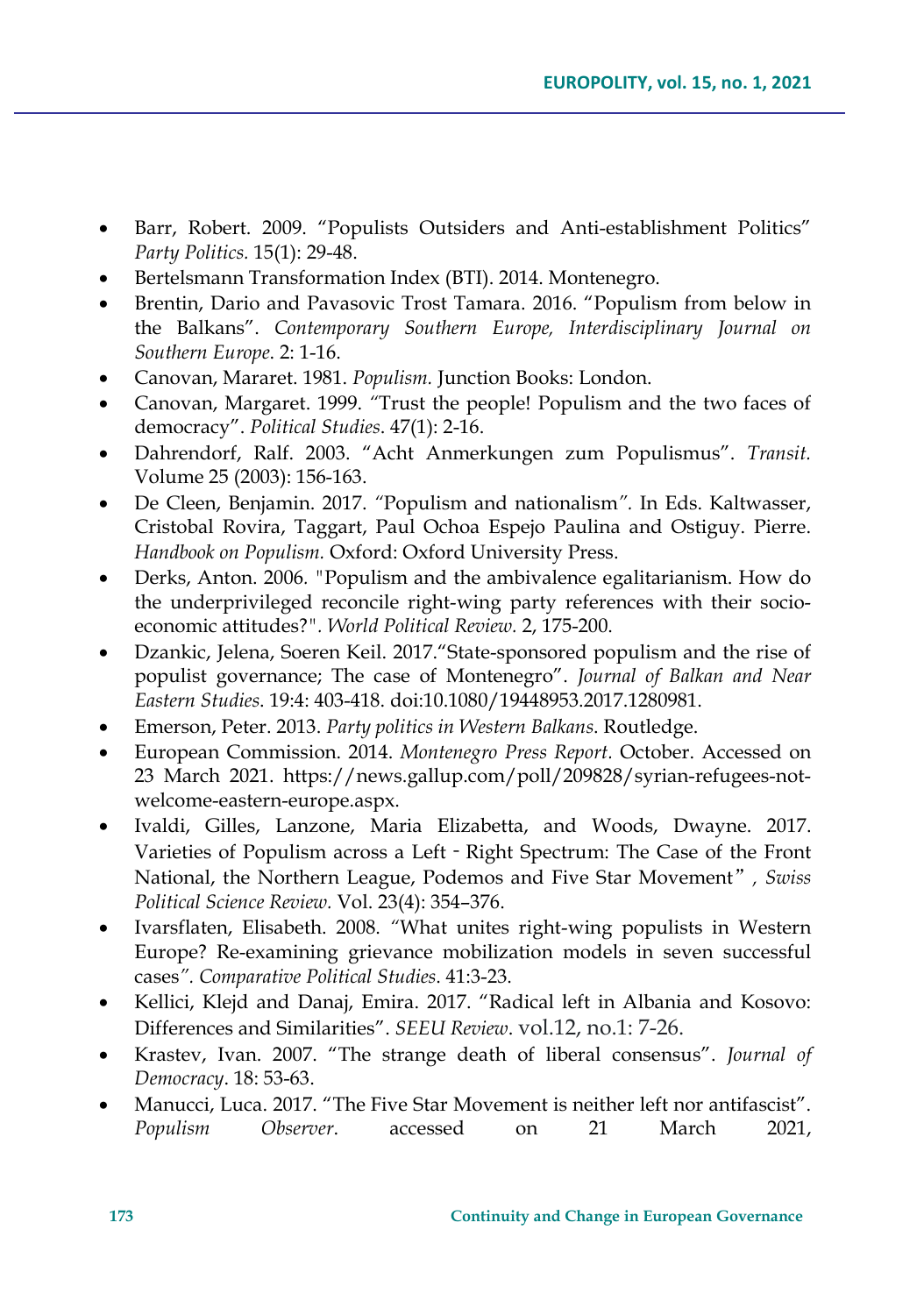https://populismobserver.com/2017/08/04/the-5-star-movement-isneither-left-wing-nor-antifascist/.

- March, L and Mudde C. 2005. "What's left of the radical left? The European radical left after 2989: Decline and mutilation". *Comparative European Politics* 3: 23-49.
- Markowski, Radoslav, 2004. "Populizm a demokracja: ujceia, dylemanty, kontrowersje". *Instytut Studiow Poliycznych PAN*. Warszawa.
- Mosca Lorenzo, Tronconi Filipo. 2019. "Beyond left and right: the eclectic populism of the Five Star Movement". *West European Politics*. Tandofline.
- Mudde, Cas and Rovira Kaltwasser, Cristobal. 2017. *Populism a very short introduction*. Oxford: Oxford University Press.
- Mudde, Cas. 2004. "The Populist Zeigeist"*. Government and Opposition.* 39(4): 541-563.
- Muller, Jan-Werner. 2016. *What is populism*. University of Pennsylvania Press.
- Muller, Jan-Werner. 2016. *"What is populism?"* Philadelphia: University of Pennsylvania Press.
- Petkovski, Ljupcho. 2016. "Authoritarian Populism and Hegemony: Constructing 'the People' in Macedonia's illiberal discourse". *Contemporary Southeastern Europe*. 3(2): 44-66.
- Pirro, Andrea. 2014. "Digging Into the Breeding Ground: Insights in the Electoral Performance of Populist Radical Right Parties in Eastern Europe". *East European Politics.* 30(2): 246-270.
- Podobnik, Boris, Skreblin Kirbis Ivona, Koprcina Maja, Stanley, HE. 2018. "Emergence of the unified right and left wing societal changes become more important than ideology". *Physica Elsevier*. Vol. 517: 459-474.
- Powels, Teun. 2010. *"*Explaining the success of Neo-liberal populist parties: The case of Lijst Dedecker in Belgium*". Political Studies.* 58(5): 1009-1029.
- Rooduijn, Mathis 2018. "What unites the voter bases of populist parties? Comparing the electorates of 15 populist parties." *European Political Science Review. 10(3):* 351-368.
- Rooduijn, Matthijs. 2004. "Vox populismus: a populist radical right attitude among the public? ". *Nations and Nationalisms.* 20: 80-92
- Rooduijn, Matthijsm, Akkerman Tjitske. 2017."Flank attacks: Populism and left-right radicalism in Western Europe". *Party Politics.* Vol. 23 (3), 193-204.
- Slavujevic, Zoran. 2017. "Pohodi na biraceu ime drzavei naroda. Izborne kampanje u Srbiji od 1990 do 2016". Tom 1. Cigoja stampa. Beograd.